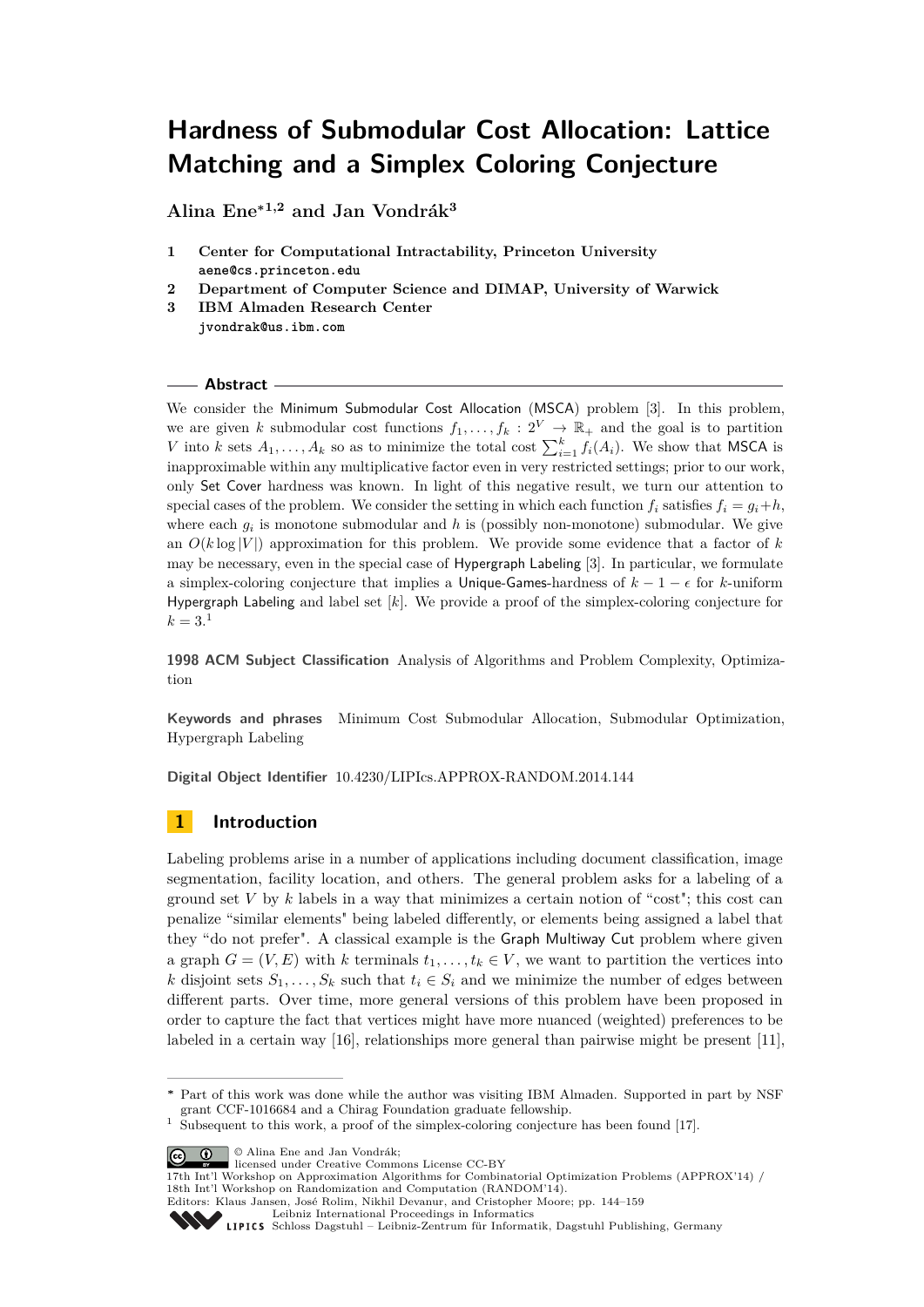etc. This led to the study of problems such as Metric Labeling [\[16\]](#page-13-0), 0-Extension [\[4\]](#page-12-2), and Node-weighted / Hypergraph Multiway Cut [\[10\]](#page-12-3). The main object of our study is an abstract version of this problem, the Minimum Submodular Cost Allocation (MSCA) problem, introduced in [\[3\]](#page-12-0). In this problem, the cost function associated with each label is a submodular function;  $f: 2^V \to \mathbb{R}$  is submodular if  $f(A) + f(B) \ge f(A \cap B) + f(A \cup B)$  for every  $A, B \subseteq V$ .

**Minimum Submodular Cost Allocation (MSCA).** *Given k submodular functions f*1*, . . . , f<sup>k</sup>* :  $2^V \rightarrow \mathbb{R}_+$ , find a partition  $(A_1, \ldots, A_k)$  of *V* that minimizes  $\sum_{i=1}^k f_i(A_i)$ .

This captures problems such as Graph Multiway Cut, Hypergraph Multiway Cut, and Uniform Metric Labeling due to the fact that the cut function in graphs and hypergraphs is submodular. However, MSCA is considerably more general than these problems. The special case of the problem in which each of the functions *f<sup>i</sup>* is monotone is equivalent to the Submodular Facility Location problem considered by Svitkina and Tardos [\[24\]](#page-13-2) who gave an  $O(\log |V|)$ approximation and a matching hardness via a reduction from Set Cover. Following previous work, Chekuri and Ene [\[3,](#page-12-0) [2\]](#page-12-4) considered several special cases of the MSCA problem in which the functions are non-monotone but they have additional structure. In [\[3\]](#page-12-0) it was shown that, if each function  $f_i$  is the sum of a monotone submodular function  $g_i$  and a symmetric submodular function *h* that is the same for all of the labels, one can achieve an  $O(\log |V|)$  approximation. Furthermore, several well-studied partitioning problems such as Graph Multiway Cut and Node-weighted Multiway Cut can be cast as special cases of MSCA in which the functions  $f_i$  arise from a single underlying submodular function. Submodular Multiway Partition, a special case of MSCA, was proposed as a unifying umbrella for these problems [\[25\]](#page-13-3) and shown to admit a  $(2-2/k)$ -approximation which is best possible [\[2,](#page-12-4) [7\]](#page-12-5).

Despite this progress, the MSCA problem itself was not very well understood. On the hardness side, prior to our work the best lower bound for the general MSCA problem was the Set Cover hardness shown by Svitkina and Tardos [\[24\]](#page-13-2) for the special case in which all of the functions are monotone. On the positive side, no approximation guarantees have been known for the MSCA problem with non-monotone functions. This is perhaps surprising, since submodular minimization problems typically admit at least polynomial approximation factors; for example,  $O(|V|)$  or  $\tilde{O}(\sqrt{|V|})$  approximations are achievable for several minimization problems with submodular costs [\[14,](#page-12-6) [12,](#page-12-7) [23\]](#page-13-4). One of the main questions left open by previous work was to bridge this wide gap.

**Our Results.** In this paper, we show that the MSCA problem is in fact inapproximable within *any multiplicative factor* even in very restricted settings. The following theorem formally states our main hardness result.

▶ **Theorem 1.** *It is* NP-*hard to decide whether the optimal value for a Minimum Submodular* Cost Allocation *problem is zero, even for*  $k = 3$  *and functions of the form*  $f_i(S) = c_i(S) + \delta_{G_i}(S)$ *where*  $c_i(S) = \sum_{j \in S} c_{ij}$  *with* 0*/*1 *coefficients*  $c_{ij}$  *and*  $\delta_{G_i}$  *is the cut function of a directed*  $graph^2$  $graph^2$   $G_i$ .

As an intermediate result, we prove the NP-completeness of two related combinatorial problems that we call Lattice Matching and Partition Matching (see Section [2\)](#page-3-0); we believe this might be of independent interest.

In light of this negative result, we turn our attention to special cases of the problem. In particular, we consider the following problem introduced in [\[3\]](#page-12-0).

<span id="page-1-0"></span><sup>&</sup>lt;sup>2</sup> The cut function of  $G = (V, A)$  is  $\delta_G(S) = |\{(v, w) \in A : v \in S, w \notin S\}|$ .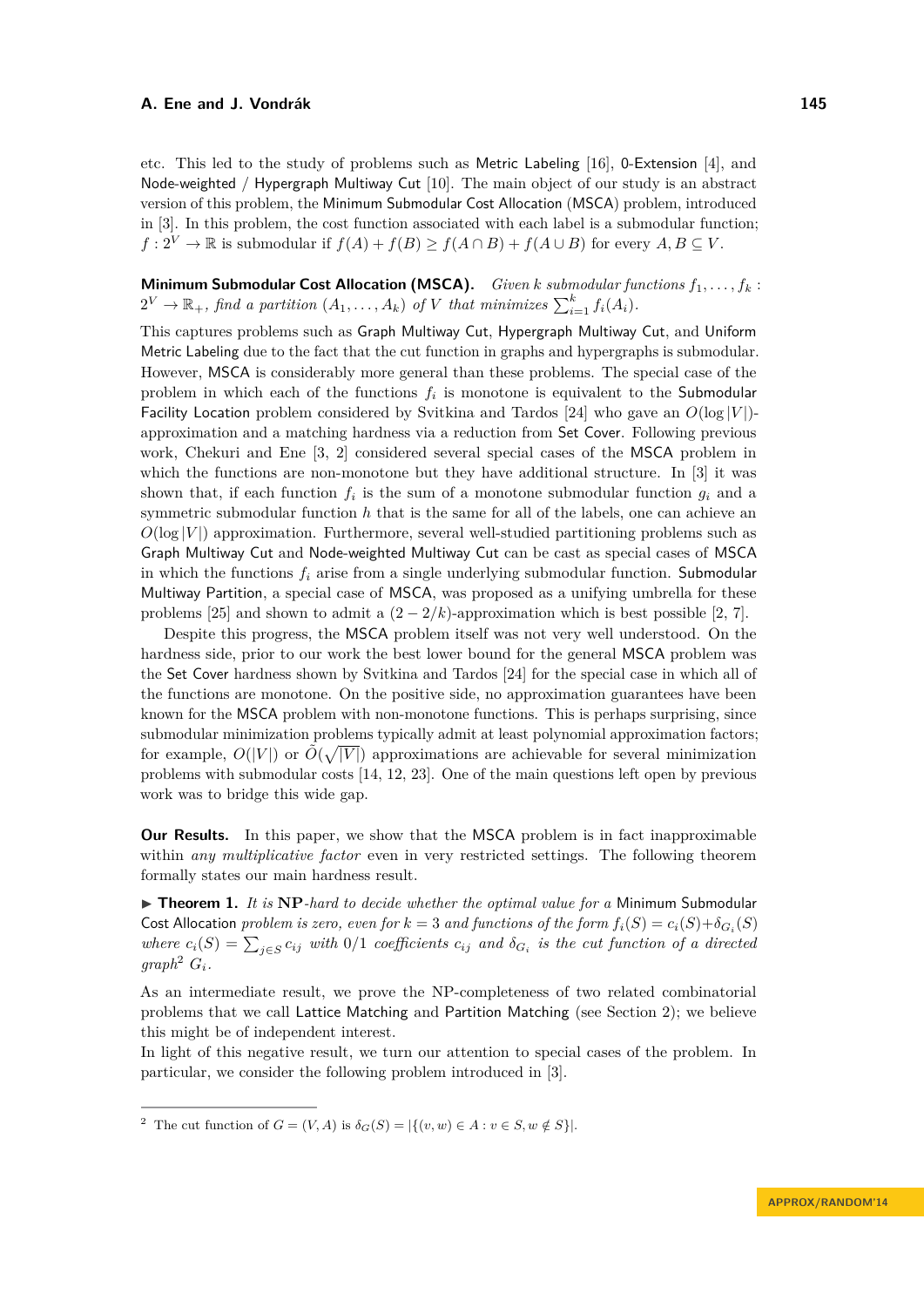**Monotone-restricted MSCA.** For each  $i \in [k]$ , let  $g_i : 2^V \to \mathbb{R}_+$  be a monotone *submodular function (the "assignment cost). and let*  $h : 2^V \rightarrow \mathbb{R}_+$  *be a (possibly non-monotone) submodular function (the "separation cost"). The* Monotone-restricted MSCA *problem is the special case of* **MSCA** *in which*  $f_i = g_i + h$  *for each*  $i \in [k]$ *.* 

As mentioned above, [\[3\]](#page-12-0) gave an  $O(\log |V|)$  approximation for a special case where the separation cost function *h* is *symmetric*. This is best possible even for  $h = 0$  which yields the Submodular Facility Location problem [\[24\]](#page-13-2). In this paper, we give an  $O(k \log |V|)$ approximation for the general Monotone-restricted MSCA problem in which the separation cost function *h* is not necessarily symmetric.

## <span id="page-2-0"></span> $\triangleright$  **Theorem 2.** *There is an O(klog |V|)-approximation for the Monotone-restricted MSCA problem.*

Our approach is based on a reduction to the symmetric case via symmetrization of the separation cost *h*. This result, although quite straightforward, provides us with a very general setting in which the MSCA problem admits a non-trivial approximation. The remaining question is whether the factor of *k* in Theorem [2](#page-2-0) can be eliminated. We provide some evidence that the factor of *k* may be necessary for the following special case of the problem, introduced in [\[3\]](#page-12-0).

**Hypergraph Labeling.** *Given a hypergraph*  $H = (V, E)$  *with edge weights*  $w(e) \ge 0$ *and vertex assignment costs*  $c(v, i) \geq 0$ , find a labeling  $\ell : V \to [k]$  so as to minimize  $\sum_{v \in V} c(v, \ell(v)) + \sum_{e \in E: |\ell[e]| > 1} w(e).$ 

In other words, we want to minimize the assignment costs of the vertices plus the weight of the edges that are cut (receive multiple labels). This problem is a common generalization of Uniform Metric Labeling [\[16\]](#page-13-0) and Hypergraph Multiway Cut [\[18\]](#page-13-5); i.e., instead of pairwise relationships we consider multi-tuple interactions and we also have modular assignment costs. On the other hand, Hypergraph Labeling can be cast as a special case of Monotonerestricted MSCA (see [\[3\]](#page-12-0) or Section [4\)](#page-7-0). Building on the work of Kleinberg and Tardos [\[16\]](#page-13-0) for Uniform Metric Labeling, Chekuri and Ene [\[3\]](#page-12-0) gave a *d*-approximation for the Hypergraph Labeling problem, where *d* is the maximum size of a hyperedge. Our result above gives an  $O(k \log |V|)$ -approximation for Hypergraph Labeling.

We provide some evidence that a factor of k might be necessary, in particular when  $k = d$ . We propose a conjecture (somewhat reminiscent of Sperner's Lemma [\[22\]](#page-13-6)) which implies that a natural LP relaxation of the Hypergraph Labeling problem has integrality gap *k* − 1 for *k*-uniform hypergraphs and any approximation factor below *k* − 1 would refute the Unique Games Conjecture (using a general result of [\[7\]](#page-12-5)). We prove the conjecture in the special case of  $k = 3$  and thus we obtain an integrality gap and Unique Games hardness of  $2 - \epsilon$  for this case; previously, only an integrality gap of 4*/*3 was known [\[16\]](#page-13-0).

**Organization.** The rest of the paper is organized as follows. In Section [2,](#page-3-0) we prove the inapproximability of the general MSCA problem, as well as the **NP**-completeness of the related Lattice Matching and Partition Matching problems. In Section [3,](#page-6-0) we show our approximation result for the Monotone-restricted MSCA problem. In Section [4,](#page-7-0) we discuss a conjecture that would imply hardness for the Hypergraph Labeling problem. Some details and proofs are deferred to the appendix.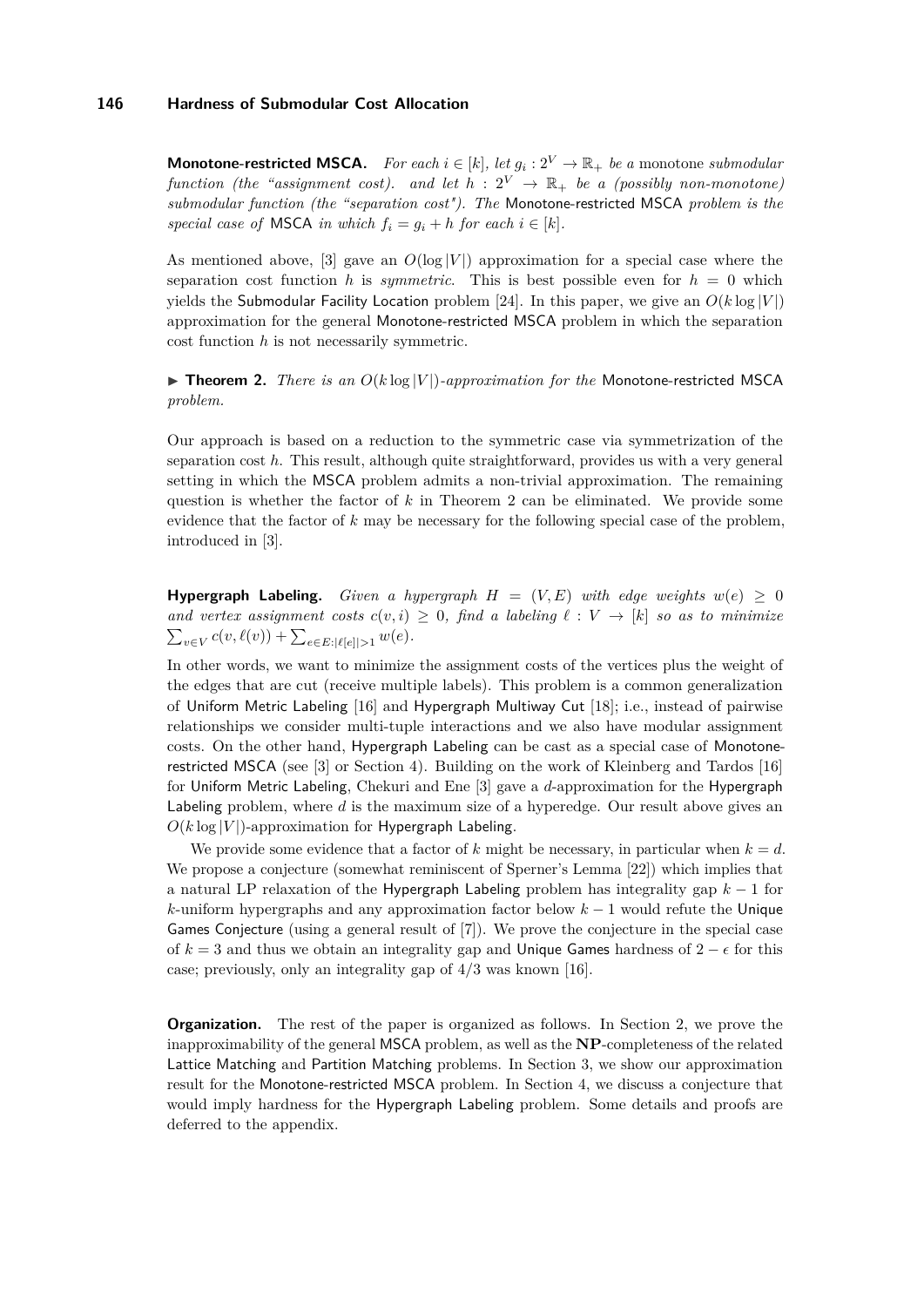## <span id="page-3-0"></span>**2 Hardness of Minimum Submodular Cost Allocation**

If  $k = 2$ , the MSCA problem can be reduced to submodular function minimization as follows. Let  $f: 2^V \to \mathbb{R}_+$  be the function such that  $f(S) = f_1(S) + f_2(V \setminus S)$ . It is easy to see that *f* is submodular (Proposition [16\)](#page-13-7). A submodular function can be minimized in polynomial time [\[5,](#page-12-8) [19,](#page-13-8) [21,](#page-13-9) [13,](#page-12-9) [15\]](#page-13-10), and therefore MSCA is in **P** when  $k = 2$ .

The main result of this section is that for  $k \geq 3$ , the MSCA problem does not admit any finite approximation factor. In particular, we prove that for  $k \geq 3$  it is **NP**-hard to decide whether the optimal solution has value zero or nonzero. We use functions in a particular form, using the cut function of a directed graph:  $\delta_G(S) = |\{(v, w) \in A(G) : v \in S, w \notin S\}|$ .

<span id="page-3-1"></span>▶ **Theorem 3.** It is NP-hard to decide whether the optimal value for an instance of MSCA *is zero, even for*  $k = 3$  *and functions of the form*  $f_i(S) = c_i(S) + \delta_{G_i}(S)$  *where*  $c_i$  *is a linear function and*  $\delta_{G_i}$  *is the cut function of a directed graph*  $G_i$ *.* 

We start with the following well-known fact. For any non-negative submodular function, the collection of sets of zero value forms a *Boolean lattice* (see Proposition [14;](#page-13-11) we recall that a Boolean lattice is a family of sets  $\mathcal{L} \subseteq 2^V$  closed under unions and intersections, i.e.  $\forall A, B \in \mathcal{L}; A \cap B \in \mathcal{L}, A \cup B \in \mathcal{L}$ . This observation suggests that the question of checking for solutions of zero value is related to the following problem that we call Lattice Matching.

**Lattice Matching.** *Given k Boolean lattices*  $\mathcal{L}_1, \mathcal{L}_2, \ldots, \mathcal{L}_k \subset 2^V$  *(by a suitable compact representation), find k disjoint sets*  $S_1 \in \mathcal{L}_1, \ldots, S_k \in \mathcal{L}_k$  *such that*  $\bigcup_{i=1}^k S_i = V$ .

We show that this problem is **NP**-complete for  $k \geq 3$ , by a reduction from 1-in-3 SAT [\[20\]](#page-13-12). A technical issue is the question of representing a lattice compactly on the input. For this purpose we use a representation of lattices by directed graphs that goes back to Birkhoff [\[1\]](#page-12-10). In fact this construction also provides explicit submodular functions whose zeros are exactly the points of the respective lattice, and hence we prove Theorem [3.](#page-3-1)

A special case of a lattice is the collection of all unions of sets from some partition (collection of disjoint sets)  $\mathcal{P}_i$ . Thus the Lattice Matching problem has the following natural special case.

**Partition Matching.** *Given k collections of sets*  $\mathcal{P}_1, \ldots, \mathcal{P}_k \subset 2^V$ *, where each*  $\mathcal{P}_i$  *is a partition of a subset of V (the sets in*  $\mathcal{P}_i$  *are disjoint), find disjoint sets*  $S_1, \ldots, S_\ell \in \bigcup_{i=1}^k \mathcal{P}_i$ *such that*  $\bigcup_{i=1}^{\ell} S_i = V$ .

Just like the problems above, the Partition Matching problem is in **P** for  $k \leq 2$ . We prove that this problem is  $NP$ -complete for  $k = 5$ . We leave it as an open question whether it is **NP**-complete for  $k = 3$  and  $k = 4$ .

## **2.1 Representation of Lattices by Directed Graphs**

In the following, we describe how to encode a Boolean lattice using a directed graph, and how this connects MSCA and Lattice Matching. We follow the construction of [\[8\]](#page-12-11).

**► Definition 4.** Given a lattice  $\mathcal{L} \subseteq 2^V$  such that  $\emptyset \in \mathcal{L}$ , let  $V_{\mathcal{L}} = \bigcup \{ S : S \in \mathcal{L} \}$ . For each  $v \in V_L$ , let  $D(v) = \bigcap \{S : S \in \mathcal{L}, v \in S\}$ . We define a directed graph  $G_{\mathcal{L}} = (V_L, A)$  where  $A = \{(v, w) : v \in V_{\mathcal{L}}, w \in D(v), w \neq v\}.$ 

The following lemma is implicit in [\[1,](#page-12-10) [8\]](#page-12-11). We include a simple proof for completeness.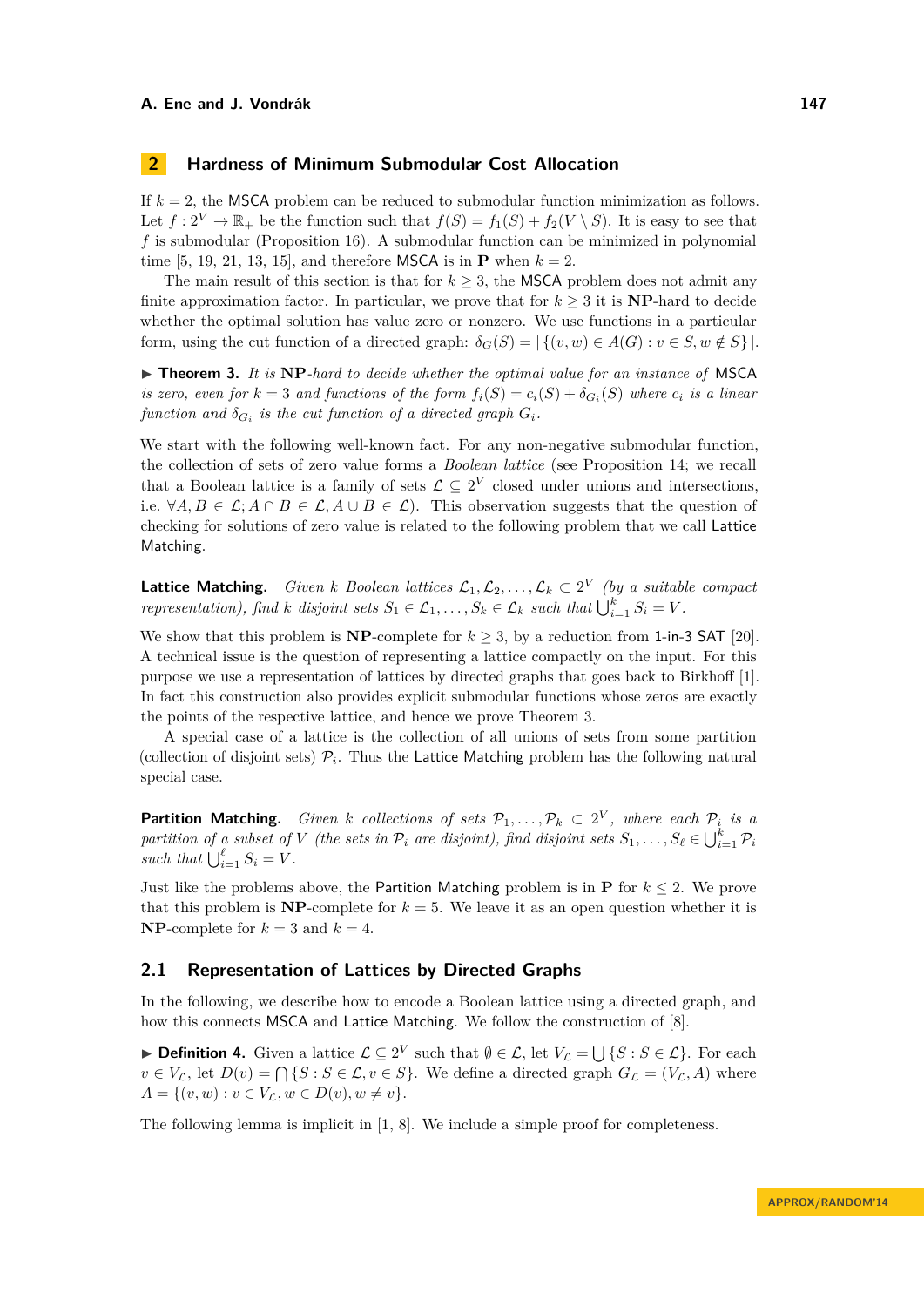<span id="page-4-0"></span>**If Lemma 5.** For every lattice  $\mathcal{L} \subseteq 2^V$  such that  $\emptyset \in \mathcal{L}$ , the directed graph  $G_{\mathcal{L}}$  encodes the *lattice in the sense that*  $S \in \mathcal{L}$  *if and only if*  $S \subseteq V_{\mathcal{L}}$  *and*  $G_{\mathcal{L}}$  *has no arcs from*  $S$  *to*  $V_{\mathcal{L}} \setminus S$ *.* 

**Proof.** If  $S \in \mathcal{L}$ , then  $S \subseteq V_{\mathcal{L}}$  by the properties of the lattice. Also, for each each  $v \in S$ ,  $D(v) = \bigcap \{ S' \in \mathcal{L} : v \in S' \} \subseteq S$  and hence all arcs originating at *v* stay within *S*.

Conversely, if  $S \subseteq V_L$  and there are no arcs leaving *S*, we know that for each  $v \in S$ , *D*(*v*) ⊆ *S*. By the properties of lattices, *D*(*v*) =  $\bigcap \{S' \in \mathcal{L}, v \in S'\} \in \mathcal{L}$ . If  $S \neq \emptyset$ , we get that  $S = \bigcup_{v \in S} D(v) \in \mathcal{L}$ . If  $S = \emptyset$ , then  $S \in \mathcal{L}$  by assumption.

Thus the directed graph  $G_{\mathcal{L}}$  encodes the lattice  $\mathcal{L}$  in a compact way: its description has size  $O(n^2)$ , where  $n = |V|$ . Furthermore, we observe that this description provides a submodular function whose zeros are exactly the sets in  $\mathcal{L}$ .

**► Lemma 6.** For a lattice  $\mathcal{L} \subset 2^V$  defined by the directed graph  $G_{\mathcal{L}}$ , the following function *is submodular and its zeros are exactly the sets in* L*:*

$$
f_{\mathcal{L}}(S) = |S \setminus V_{\mathcal{L}}| + \delta_{\mathcal{G}_{\mathcal{L}}}(S)
$$

 $where \delta_{\mathcal{G}_{\mathcal{L}}}(S) = |\{(v, w) \in A(\mathcal{G}_{\mathcal{L}}) : v \in S, w \notin S\}|$  *is the directed cut function of*  $G_{\mathcal{L}}$ .

**Proof.** By Lemma [5,](#page-4-0)  $S \in \mathcal{L}$  if and only if  $S \subseteq V_{\mathcal{L}}$  and there are no arcs from *S* to outside of *S* in  $G_{\mathcal{L}}$ , which occurs if and only if  $f_{\mathcal{L}}(S) = 0$ .

It follows that the Lattice Matching problem – where the lattices are given by its associated directed graph – is equivalent to checking whether the MSCA instance in which the functions are  $\{f_{\mathcal{L}_i} \mid i \in [k]\}$  has zero cost. To prove Theorem [3,](#page-3-1) it remains to prove the **NP**-completeness of Lattice Matching under this encoding.

## **2.2 NP-completeness of Partition Matching and Lattice Matching**

In this section, we prove that the Lattice Matching problem is  $NP$ -complete for  $k = 3$ . First, as a warm-up, let us prove that its special case, the Partition Matching problem, is **NP**-complete for  $k = 7$ . We reduce from the following **NP**-complete problem [\[9\]](#page-12-12).

**3-bounded 3-set Packing.** *Given a system of triples*  $\mathcal{T} \subseteq 2^V$  *such that each element of V is contained in at most* 3 *triples, it is* **NP***-complete to decide whether there exists a collection of disjoint triples covering V .*

 $\triangleright$  **Theorem 7.** Partition Matching *is* **NP**-complete for  $k = 7$ .

**Proof.** Given an instance of 3-bounded 3-set Packing, we observe that each triple intersects at most 6 other triples (2 for each of its elements). Thus we can inductively color the triples with 7 colors in such a way that intersecting triples get different colors. We define  $P_i$  to be the collection of all triples of color *i*. We obtain an instance of Partition Matching with  $k = 7$ , for which it is **NP**-complete to decide whether there exists a collection of disjoint triples covering V.

For lower values of *k*, we use more careful reductions from the Monotone 1-in-3 SAT problem [\[20\]](#page-13-12).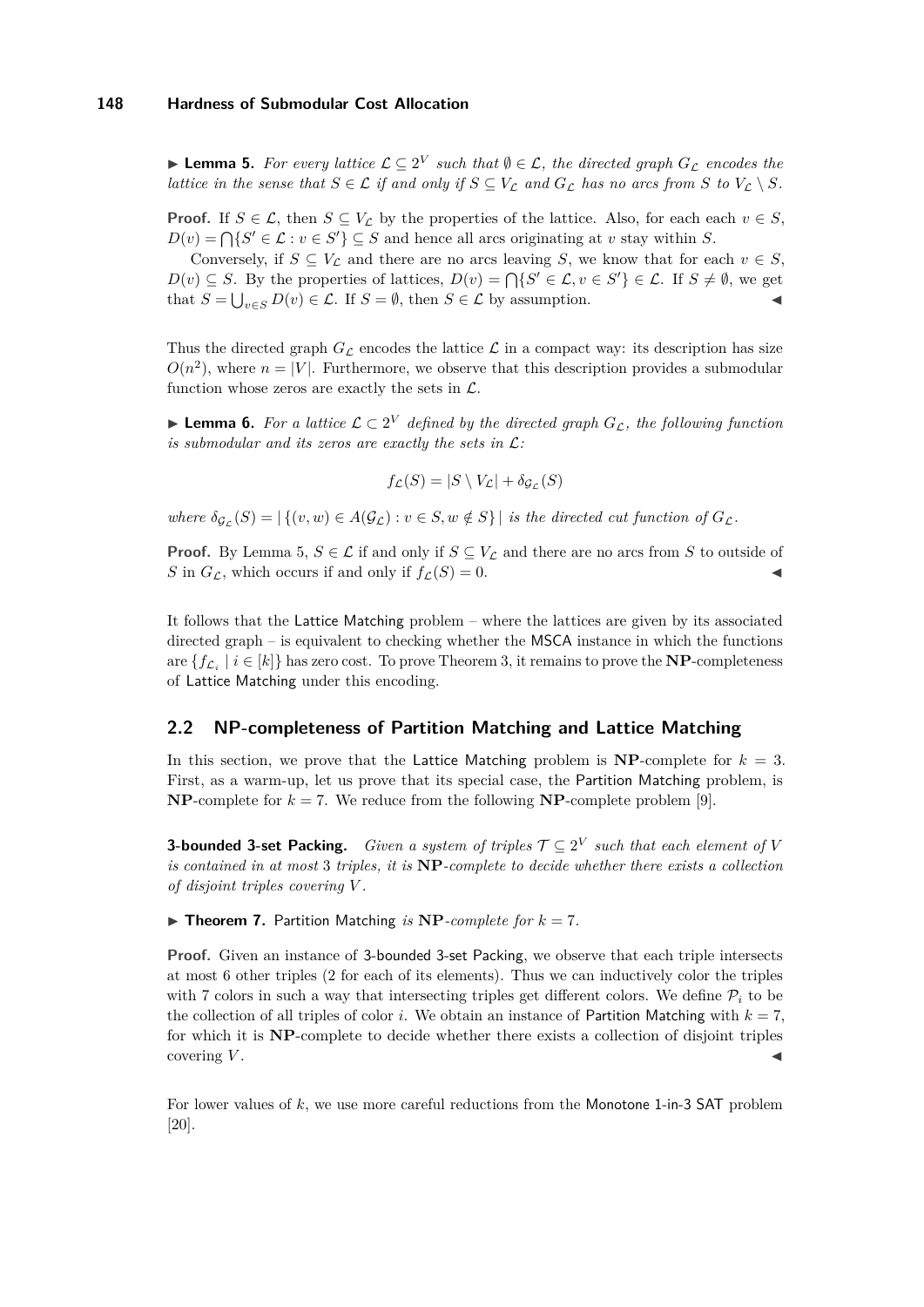**Monotone 1-in-3 SAT.** *Given a formula*  $\bigwedge_{i=1}^{m} (x_{i_1} \vee x_{i_2} \vee x_{i_3})$  *(without negations), it is*  $NP$ *-complete to find a Boolean assignment such that in each clause*  $(x_{i_1} \vee x_{i_2} \vee x_{i_3})$ *, exactly one variable is True and two variables are False.*

#### <span id="page-5-0"></span> $\triangleright$  **Theorem 8.** Partition Matching *is* **NP***-complete for*  $k = 5$ *.*

**Proof.** Given an instance of Monotone 1-in-3 SAT, we produce an instance of Partition Matching as follows. We define a ground set *V* consisting of

 $\blacksquare$  An element  $v_j$  for each variable  $x_j$ .

Two elements  $x_j^i, \neg x_j^i$  for each occurrence of a variable  $x_j$  in clause *i*.

On this ground set, we define the following 5 collections of sets:

- $\mathcal{P}_1$  contains for each variable  $x_j$  a set  $\{v_j\} \cup \{x_j^i : \forall \text{clause } i \text{ containing variable } x_j\}.$
- $\mathcal{P}_2$  contains for each variable  $x_j$  a set  $\{v_j\} \cup \{\neg x_j^i : \forall \text{clause } i \text{ containing variable } x_j\}.$
- $\mathcal{P}_3$  contains for each clause  $x_{i_1} \vee x_{i_2} \vee x_{i_3}$  a set  $\{x_{i_1}^i, \neg x_{i_2}^i, \neg x_{i_3}^i\}.$
- $\mathcal{P}_4$  contains for each clause  $x_{i_1} \vee x_{i_2} \vee x_{i_3}$  a set  $\{\neg x_{i_1}^i, x_{i_2}^i, \neg x_{i_3}^i\}$ .
- $\mathcal{P}_5$  contains for each clause  $x_{i_1} \vee x_{i_2} \vee x_{i_3}$  a set  $\{\neg x_{i_1}^i, \neg x_{i_2}^i, x_{i_3}^i\}$ .

We call the sets in  $\mathcal{P}_1 \cup \mathcal{P}_2$  *variable-assignment* sets, and the sets in  $\mathcal{P}_3 \cup \mathcal{P}_4 \cup \mathcal{P}_5$  *clauseassignment* sets. Observe that in each collection  $P_i$ , the sets are pairwise disjoint. I.e., we have an instance of Partition Matching with  $k = 5$ .

If there is a Boolean assignment such that exactly one variable is each clause is satisfied, we produce a solution of Partition Matching as follows. For each variable  $x_j$  = True, we choose the variable-assignment set containing  $v_j$  that is in  $\mathcal{P}_2$  (i.e. containing all the elements  $\neg x_j^i$ ). For each variable  $x_j$  = False, we choose the variable-assignment set containing  $v_j$  that is in  $\mathcal{P}_1$  (i.e. containing all the elements  $x_j^i$ ). Finally, for each clause  $x_{i_1} \vee x_{i_2} \vee x_{i_3}$ , we choose the set corresponding to its assignment, from either  $\mathcal{P}_3$ ,  $\mathcal{P}_4$  or  $\mathcal{P}_5$ . It is easy to verify that these sets are disjoint and cover the entire ground set *V* .

Conversely, let us assume that there is a collection of disjoint sets  $\mathcal{F} \subset \mathcal{P}_1 \cup \mathcal{P}_2 \cup \mathcal{P}_3 \cup \mathcal{P}_4 \cup \mathcal{P}_5$ that covers the ground set *V*. Since  $\mathcal F$  must cover the element  $v_j$  for each variable, it must contain a variable-assignment set in either  $P_1$  or  $P_2$  (no other sets contain  $v_j$ ). This choice determines a Boolean assignment: we set  $x_j$  = True if  $v_j$  is covered by a set from  $\mathcal{P}_2$ , and  $x_j$  = False if  $v_j$  is covered by a set from  $\mathcal{P}_1$ . Now, consider the 6 elements  $x_{i_1}^i, \neg x_{i_1}^i, x_{i_2}^i, \neg x_{i_2}^i, x_{i_3}^i, \neg x_{i_3}^i$  for clause i. Exactly 3 of these elements are covered by sets from  $\mathcal{P}_1$  and  $\mathcal{P}_2$ , hence the remaining 3 elements must form a clause-assignment set in  $\mathcal{P}_3 \cup \mathcal{P}_4 \cup \mathcal{P}_5$ . These clause-assignment sets correspond to satisfying assignments and hence the formula is satisfied by the Boolean assignment that we defined.

Finally, we prove that Lattice Matching is NP-complete for  $k = 3$ . Note that here we use the full flexibility of the Lattice Matching problem; we do not know whether the Partition Matching problem is NP-complete for  $k = 3$ .

### $\triangleright$  **Theorem 9.** Lattice Matching *is* **NP***-complete for*  $k = 3$ *.*

**Proof.** We use the same reduction as in the proof of Theorem [8,](#page-5-0) but we combine the 5 partitions into 3 lattices. Specifically, using the notation from the proof above, we define

$$
\blacksquare \mathcal{L}_1 = \mathrm{cl}(\mathcal{P}_1 \cup \mathcal{P}_3)
$$

$$
\blacksquare \mathcal{L}_2 = \mathrm{cl}(\mathcal{P}_2)
$$

 $\mathcal{L}_3 = \mathrm{cl}(\mathcal{P}_4 \cup \mathcal{P}_5)$ 

where  $\text{cl}(\mathcal{P})$  means all the sets that can be generated from  $\mathcal P$  by taking unions and intersections. By construction,  $\mathcal{L}_1, \mathcal{L}_2, \mathcal{L}_3$  are lattices that contain all the sets that were contained in  $P_1, \ldots, P_5$  (as well as some additional sets). In the case of a satisfiable formula, we can still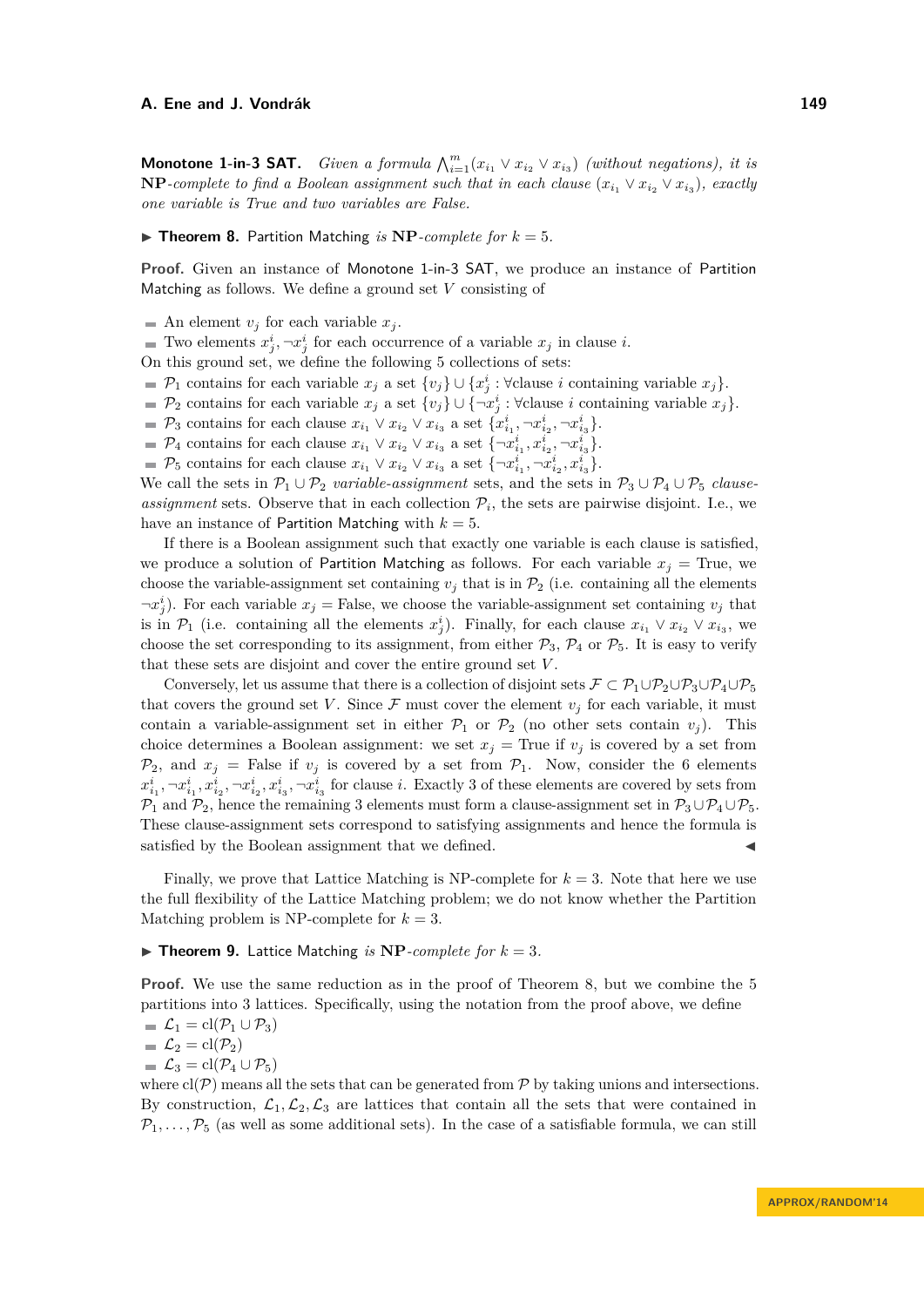#### **150 Hardness of Submodular Cost Allocation**

choose disjoint sets covering *V* as above. Let  $S_i$  be the union of those of these sets that are contained in  $\mathcal{L}_i$  (i.e.,  $S_i$  is also in  $\mathcal{L}_i$ ), and  $S_1 \cup S_2 \cup S_3 = V$  is a feasible solution of the Lattice Matching problem. The potential issue with this construction is that we might have created a feasible solution of the Lattice Matching problem in case the formula is not satisfiable. Let us argue that this is not the case.

For each variable  $x_j$ , the element  $v_j$  is contained only in the variable-assignment sets arising from  $P_1$  and  $P_2$ , and sets formed by unions of these variable-assignment sets with other sets in  $\mathcal{L}_1 = \text{cl}(\mathcal{P}_1 \cup \mathcal{P}_3), \mathcal{L}_2 = \text{cl}(\mathcal{P}_2)$ . Recall that these two variable assignment sets appear in  $\mathcal{P}_1, \mathcal{P}_2$  respectively, and so their union/intersection is not part of the lattices that we generate. Therefore,  $v_j$  must be covered by a set that was generated from one of the two variable-assignment sets for  $x_j$ ; depending on which one is used, we set  $x_j$  to True (if the set  $\{v_j, \neg x_j^i, \neg x_j^{i'}, \ldots\}$  is used) or False (if the set  $\{v_j, x_j^i, x_j^{i'}, \ldots\}$  is used).

By our construction of the three lattices, for each clause  $x_{i_1} \vee x_{i_2} \vee x_{i_3}$ , some of the respective elements  $x_{i_1}^i, x_{i_2}^i, x_{i_3}^i, \neg x_{i_1}^i, \neg x_{i_2}^i, \neg x_{i_3}^i$  are going to appear as singletons in a lattice. In  $\mathcal{L}_1$ , we get new sets obtained by intersecting sets in  $\mathcal{P}_1$  and  $\mathcal{P}_3$ : Specifically, this is the singleton  $\{x_{i_1}^i\}$  for each clause  $x_{i_1} \vee x_{i_2} \vee x_{i_3}$  (and sets obtained by taking unions of these singletons with other sets in  $\mathcal{P}_1 \cup \mathcal{P}_3$ . In  $\mathcal{L}_2$ , we obtain only the unions of sets in  $\mathcal{P}_2$ (which are disjoint). In  $\mathcal{L}_3$ , we obtain by intersection the singleton  $\{\neg x_{i_1}^i\}$  for each clause  $x_{i_1} \vee x_{i_2} \vee x_{i_3}$ , and again sets obtained by unions with other sets in  $\mathcal{P}_4 \cup \mathcal{P}_5$  (recall the definitions of  $\mathcal{P}_1, \mathcal{P}_2, \mathcal{P}_3, \mathcal{P}_4$  and  $\mathcal{P}_5$ ).

Observe that the construction is not symmetric with respect to the three elements of a clause such as  $x_{i_1}^i \vee x_{i_2}^i \vee x_{i_3}^i$ . While  $\{x_{i_1}^i\}$  and  $\{\neg x_{i_1}^i\}$  appear as sets in  $\mathcal{L}_1, \mathcal{L}_3$  respectively,  ${x_{i_2}^i}$  and  ${\lbrace \neg x_{i_2}^i \rbrace}$  do not appear as singletons in any lattice. This is because  $x_{i_2}^i$  appears in exactly one set in  $\mathcal{P}_4$ , and  $\neg x_{i_2}^i$  appears in exactly one set in  $\mathcal{P}_3$  and one set in  $\mathcal{P}_5$ . Thus we do not form any intersections that can produce  $\{x_{i_2}^i\}$  or  $\{\neg x_{i_2}^i\}$ . By the same argument, we do not form any intersections that can produce a pair containing  $x_{i_2}^i$  or  $\neg x_{i_2}^i$ . Every set in  $\mathcal{L}_1, \mathcal{L}_2, \mathcal{L}_3$  that contains  $x_{i_2}^i$  or  $\neg x_{i_2}^i$  contains either the variable-assignment set  $\{v_j, \ldots, \}$ , or a triple corresponding to a satisfying assignment of the *i*-th clause, e.g.  $\{x_{i_1}^i, \neg x_{i_2}^i, \neg x_{i_3}^i\}$ . If  $x_{i_2}$  was set to True, then  $\neg x_{i_2}^i$  is covered by a variable-assignment set but  $x_{i_2}^i$  is not because that would cause  $v_j$  to be covered twice. Therefore, the only way that  $x_{i_2}^i$  can be covered is by a triple corresponding to a satisfying assignment of the *i*-th clause. By the same argument, this assignment is consistent with our assignment of variables. We can repeat this argument for each clause; it proves that if there is a feasible solution of the Lattice Matching problem, then our assignment satisfies every clause of the formula.

## <span id="page-6-0"></span>**3 Monotone-restricted MSCA Algorithm**

In the previous section, we showed that the MSCA problem does not admit any multiplicative approximation whatsoever. This can be viewed as evidence that MSCA is "not the right generalization" of problems like Multiway Cut, Uniform Metric Labeling, etc. In this section we restrict MSCA to some extent, so that we still obtain a fairly general partitioning problem but one that allows some non-trivial approximation. We consider the Monotone-restricted MSCA problem in which each assignment cost function  $g_i$  is an arbitrary monotone submodular function and the separation cost function *h* is an arbitrary submodular function (but the same one for all label values). We seek a partitioning (or labeling)  $(S_1, S_2, \ldots, S_k)$  minimizing  $\sum_{i=1}^{k} (g_i(S_i) + h(S_i)).$ 

We observe that, for any submodular function *h*,  $h'(S) = h(S) + h(V \setminus S)$  is a symmetric submodular function (see Proposition [17](#page-14-0) in the appendix). Since  $h'$  is symmetric, we can use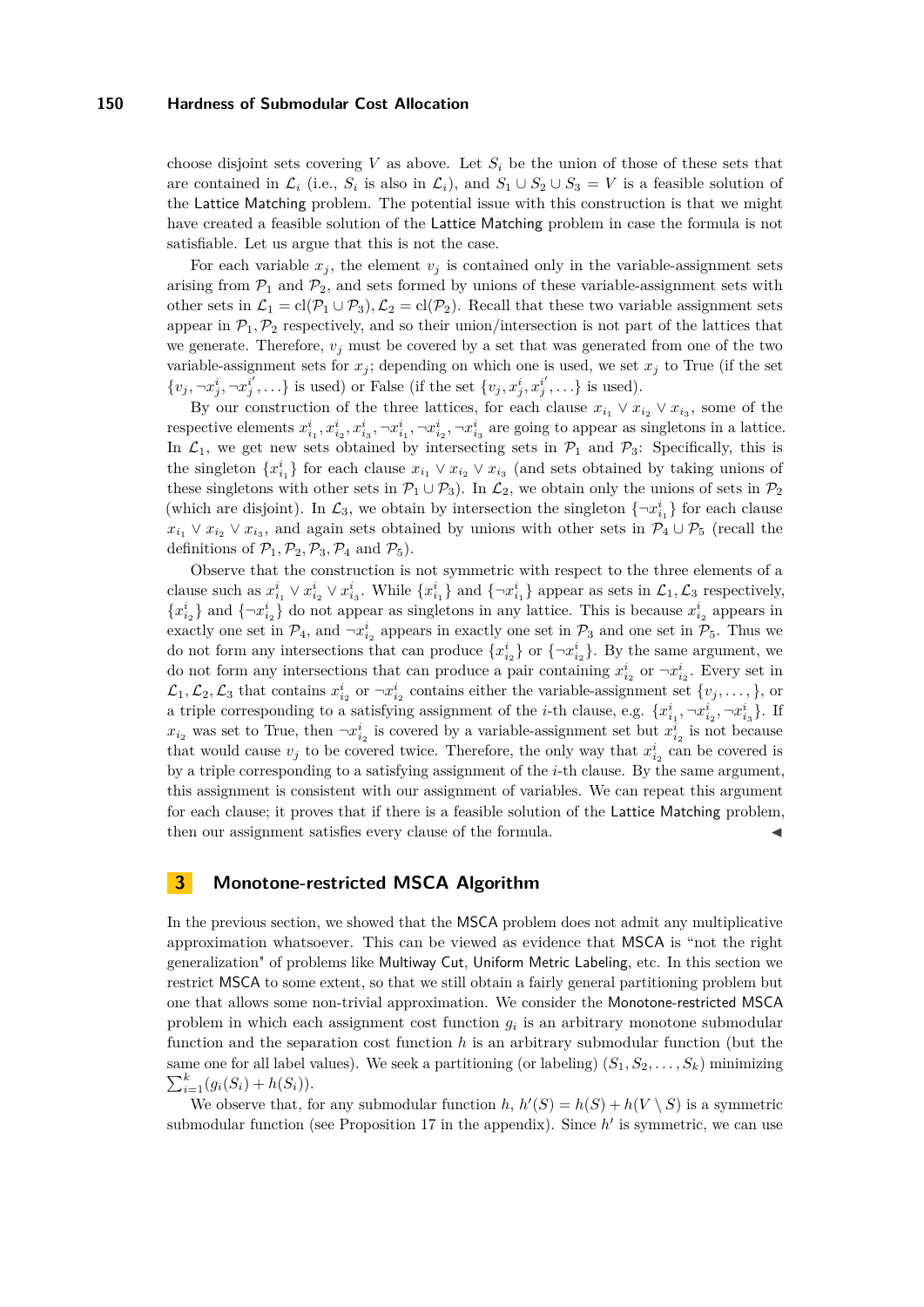the algorithm of [\[3\]](#page-12-0) to construct a labeling for the instance of Monotone-restricted MSCA in which the assignment costs are given by  $g_i$  and the separation cost is given by  $h'$ . For any labeling, we can relate its  $h'$  cost to its  $h$  cost as follows.

**Proposition 10.** Let  $(A_1, \ldots, A_k)$  be a labeling. We have

$$
\sum_{i=1}^{k} h(A_i) \le \sum_{i=1}^{k} h'(A_i) \le k \sum_{i=1}^{k} h(A_i).
$$

**Proof.** The first inequality follows from the fact that h is non-negative. Therefore it suffices to show the second inequality. A non-negative submodular function is sub-additive and thus we have

$$
h(V \setminus A_i) = h(\cup_{j \neq i} A_j) \le \sum_{j \neq i} h(A_j).
$$
  
Therefore  $\sum_{i=1}^k h(V \setminus A_i) \le (k-1) \sum_{i=1}^k h(A_i)$  and  $\sum_{i=1}^k h'(A_i) \le k \sum_{i=1}^k h(A_i)$ .

Let  $OPT$  and  $OPT'$  be the costs of the optimal solution for the original instance in which the separation cost function is *h* and the modified instance in which the separation cost function is *h*', respectively. By the above,  $\text{OPT}' \leq k \cdot \text{OPT}$ . Let  $(A_1, \ldots, A_k)$  be the solution constructed by the algorithm of [\[3\]](#page-12-0) for the modified instance. The result of [\[3\]](#page-12-0) is that there is an  $O(\log |V|)$ -approximation for Monotone-restricted MSCA whenever the functions  $g_i$  are monotone submodular and *h* is symmetric submodular. It follows that

$$
\sum_{i=1}^{k} g_i(A_i) + \sum_{i=1}^{k} h(A_i) \le \sum_{i=1}^{k} g_i(A_i) + \sum_{i=1}^{k} h'(A_i) \le O(\log |V|) \text{OPT}' \le O(k \log |V|) \text{OPT}.
$$

Therefore we have the following theorem.

<span id="page-7-1"></span> $\triangleright$  **Theorem 11.** *There is an*  $O(k \log |V|)$ *-approximation for the Monotone-restricted MSCA problem.*

We remark that the factor of  $log |V|$  is necessary due to the hardness of the Submodular Facility Location problem, which is the case of  $h = 0$ . The same hardness can be obtained when *h* is a simple symmetric submodular function and the  $g_i$ 's are modular functions – see Appendix [B.](#page-14-1)

## <span id="page-7-0"></span>**4 Hypergraph Labeling and Sperner's Colorings**

In this section, we consider the Hypergraph Labeling problem, which is a special case of Monotone-restricted MSCA (see Section [1](#page-0-1) for a definition). As we have shown in the previous section, Monotone-restricted MSCA (and thus Hypergraph Labeling) admits an *O*(*k* log |*V* |) approximation, where *k* is the number of labels. Also, the Hypergraph Labeling problem was shown to admit a *d*-approximation when the size of each hyperedge is at most *d* [\[3\]](#page-12-0). We provide some evidence that a factor of *k* might be necessary for this problem, in particular when  $d = k$ .

## **4.1 LP Relaxations for Hypergraph Labeling**

Chekuri and Ene [\[3\]](#page-12-0) gave a convex-programming relaxation (LE-Rel) for MSCA that is based on the Lovász extension of a submodular function. Let us review the convex relaxation LE-Rel in the special case of the Hypergraph Labeling problem. In LE-Rel, we have variables  $x_{v,i}$  for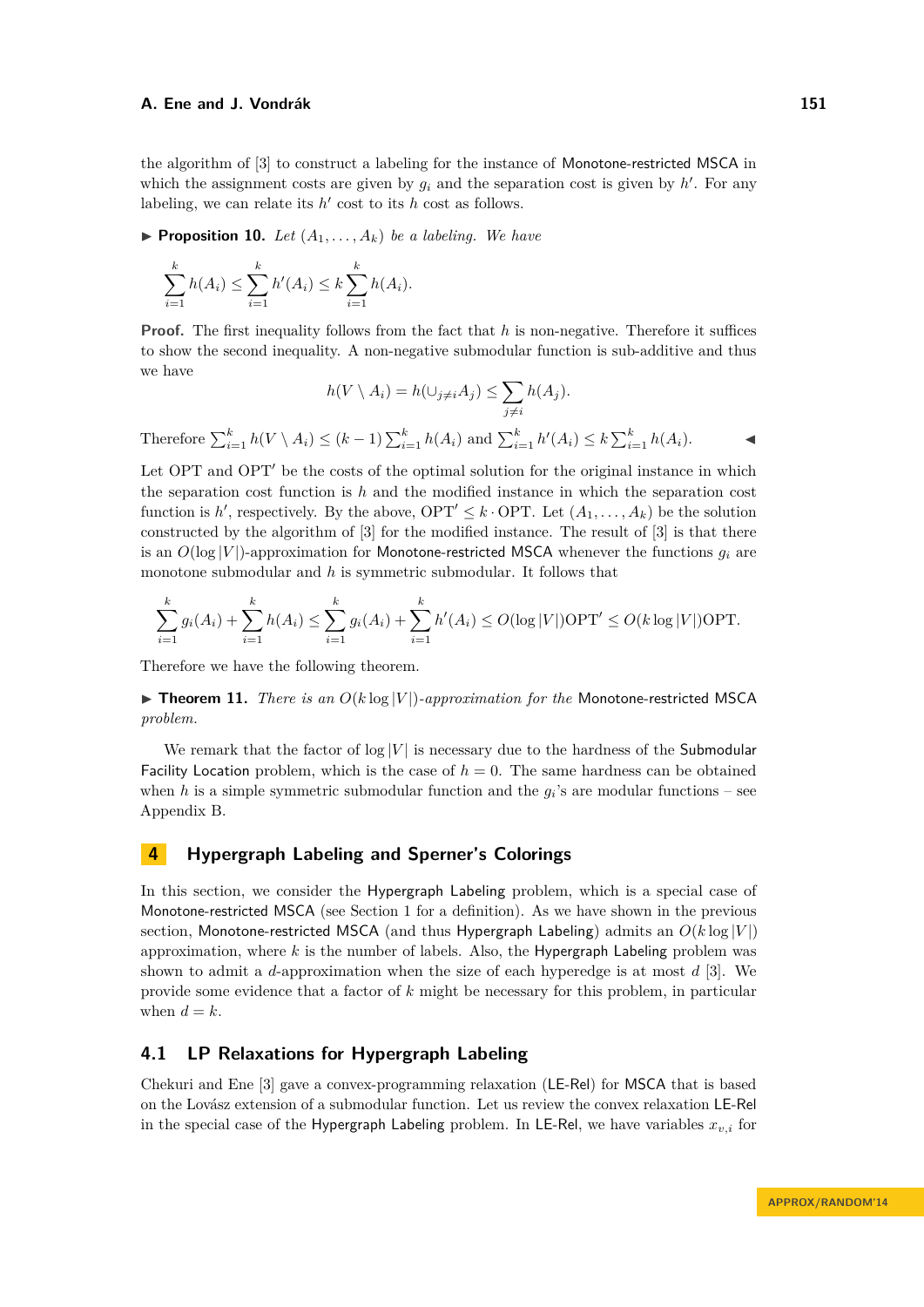$v \in V, i \in [k]$ . Recall that the objective function in Hypergraph Labeling can be modeled as  $\sum_{i=1}^{k} f_i(S_i)$  where  $f_i(S) = g_i(S) + h(S), g_i(S) = \sum_{v \in S} c(v, i)$  and

$$
h(S) = \sum_{e \in E: r(e) \in S, e \not\subseteq S} w(e)
$$

is the rooted version of the hypergraph cut function, for some choice of a root  $r(e) \in e$  for every  $e \in E$ .

The LE-Rel relaxation is based on the Lovász extension of the objective functions  $f_i(S)$ . By linearity, the Lovász extension  $\hat{f}_i(\mathbf{x})$  can be written as  $\hat{f}_i(\mathbf{x}) = \hat{g}_i(\mathbf{x}) + \hat{h}(\mathbf{x}) =$  $\sum_{v \in V} c(v, i)x_{v,i} + \hat{h}(\mathbf{x})$  since the function  $g_i$  is linear. The Lovász extension of the rooted hypergraph cut function *h* can be written as follows: for a uniformly random threshold  $\lambda \in [0, 1],$ 

$$
\hat{h}(\mathbf{x}) = \sum_{e \in E} w(e) \Pr[x_{r(e)} > \lambda \& \exists v \in e; x_v \le \lambda] = \sum_{e \in E} w(e)(x_{r(e)} - \min_{v \in e} x_v)
$$

(see [\[6\]](#page-12-13) for details). The objective function of LE-Rel is  $\sum_{i=1}^{k} \hat{f}_i(\mathbf{x}_i) = \sum_{i=1}^{k} (\hat{g}_i(\mathbf{x}_i) + \hat{h}(\mathbf{x}_i)),$ where  $\mathbf{x}_i \in \mathbb{R}^V$  is the assignment vector for label *i*. We note that  $\sum_{i=1}^k x_{r(e),i} = 1$  by the assignment constraint in LE-Rel, and hence we have

$$
\sum_{i=1}^{k} \hat{h}(\mathbf{x}_{i}) = \sum_{e \in E} w(e) \left( 1 - \sum_{i=1}^{k} \min_{v \in e} x_{v,i} \right).
$$

Hence we can write the full LE-Rel relaxation for Hypergraph Labeling as follows.

|     | <b>LE-Rel for Hypergraph Labeling</b>                                                                                    |                              |
|-----|--------------------------------------------------------------------------------------------------------------------------|------------------------------|
| min | $\sum_{v \in V} \sum_{i=1}^k c(v,i) x_{v,i} + \sum_{e \in E} w(e) \left(1 - \sum_{i=1}^k \min_{v \in e} x_{v,i}\right):$ |                              |
|     | k.<br>$\sum x_{v,i}=1$<br>$i=1$                                                                                          | $\forall v \in V$            |
|     | $x_{v,i} \geq 0$                                                                                                         | $\forall v \in V, i \in [k]$ |

Formally, this is not in the form of a linear program but it is easy to see that the expression min<sub>*v*∈*e*  $x_{v,i}$  can be replaced by a new variable  $z_{e,i}$  with constraints  $z_{e,i}$  ≤  $x_{v,i}$ ∀ $v \in e$ . We</sub> prefer to keep the form above for compactness.

Next, we observe that this LP is equivalent to the "Local Distribution LP" considered in [\[7\]](#page-12-5). In the Local Distribution LP, we have  $x_{v,i}$  variables as above, and also  $y_{e,\alpha}$  variables for each hyperedge  $e \in E$  and each possible assignment  $\alpha \in [k]^e$ . The hyperedge variables  $y_{e,\alpha}$  can be interpreted as a distribution over labelings of the respective hyperedge *e*. The hyperedge variables must be consistent with the vertex variables in the sense that all assignments such that  $\alpha_v = i$  should add up to  $\sum_{\alpha \in [k]^e} a_{v,i} = x_{v,i}$ . The Local Distribution LP reads as follows.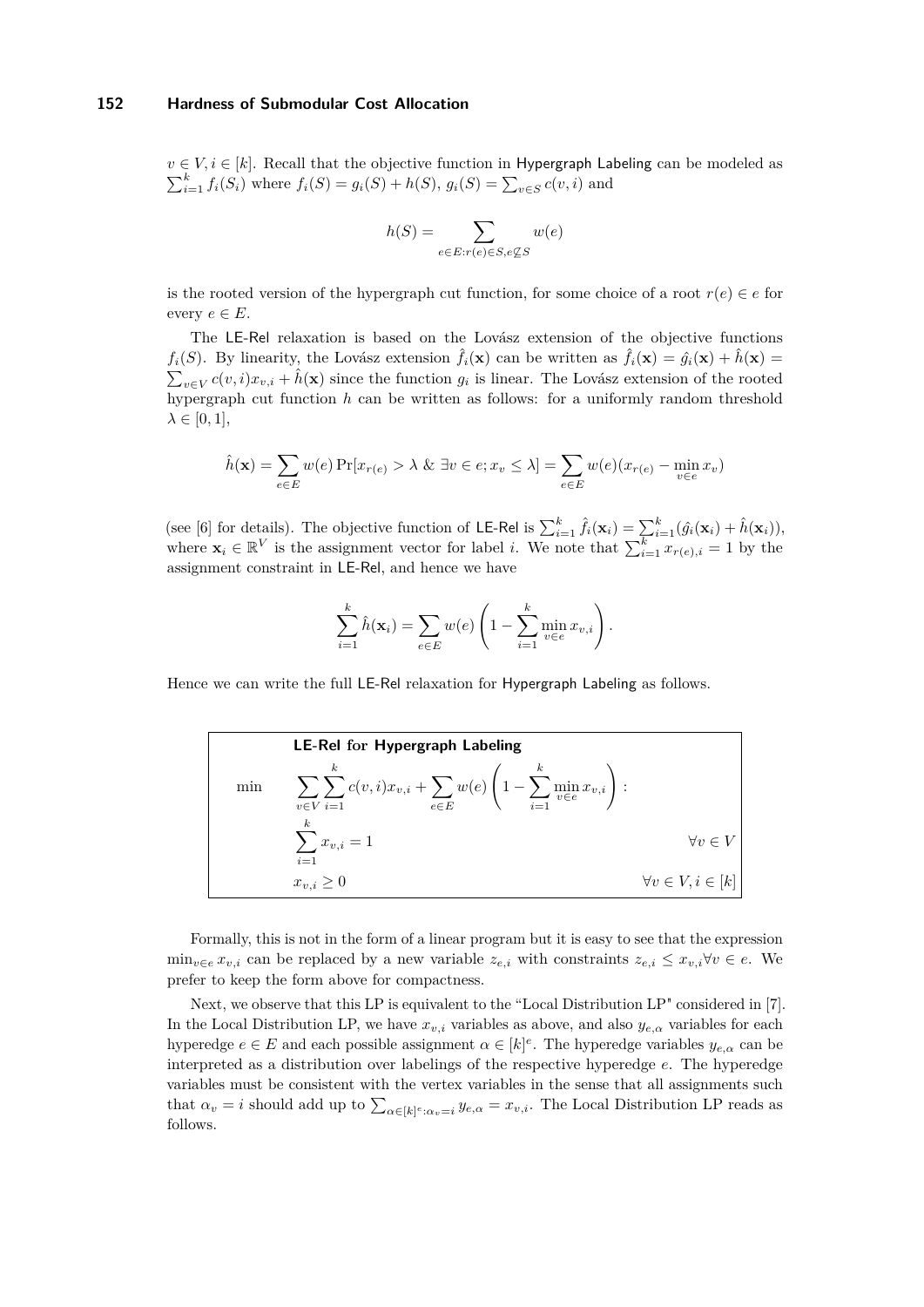| Local Distribution LP for Hypergraph Labeling                                                                                                |                                                                          |                                          |
|----------------------------------------------------------------------------------------------------------------------------------------------|--------------------------------------------------------------------------|------------------------------------------|
| \n $\min \quad \sum_{v \in V} \sum_{i=1}^{k} c(v, i) x_{v,i} + \sum_{e \in E, \alpha \neq (\ell, \ell, \ldots, \ell)} w(e) y_{e,\alpha}:$ \n | \n $\sum_{\alpha \in [k]^{e}, \alpha_{v} = i} y_{e,\alpha} = x_{v,i}$ \n | \n $\forall v \in e \in E, i \in [k]$ \n |
| \n $\sum_{i=1}^{k} x_{v,i} = 1$ \n                                                                                                           | \n $\forall v \in V$ \n                                                  |                                          |
| \n $x_{v,i}, y_{e,\alpha} \geq 0$ \n                                                                                                         | \n $\forall v, i, e, \alpha$ \n                                          |                                          |

Consider a feasible assignment to the variables  $x_{v,i}$ . Given this assignment, the Local Distribution LP aims to minimize the cut cost  $\sum_{\alpha\neq(\ell,\ell,...,\ell)} y_{e,\alpha}$  for each hyperedge *e*, subject to the condition  $\sum_{\alpha \in [k]^e; \alpha_v = i} y_{e,\alpha} = x_{v,i}$ . We claim that the optimal way to do this is to set  $y_{e,(i,i,...,i)} = \min_{v \in e} x_{v,i}$  for each  $i \in [k]$ , and then distribute the remaining mass  $1 - \sum_{i=1}^{k} \min_{v \in e} x_{v,i}$  among variables  $y_{e,\alpha}$  where  $\alpha$  contains more than 1 label, so as to satisfy the consistency constraints  $\sum_{\alpha \in [k]^e, \alpha_v = i} y_{e,\alpha} = x_{v,i}$ . This is possible to do greedily, since as long as we have  $\sum_{\alpha \in [k]^e} y_{e,\alpha} < 1$ , there is some label for each vertex such that  $\sum_{\alpha \in [k]^e, \alpha_v = i} y_{e,\alpha} < x_{v,i}$ , and so we can increase the variable  $y_{e,\alpha}$  for the corresponding assignment. This achieves the objective value of  $\sum_{v \in V} \sum_{i=1}^{k} c(v, i)x_{v,i} + \sum_{e \in E} w(e)(1 - e)$  $\sum_{i=1}^{k} \min_{v \in e} x_{v,i}$ , identical to that of LE-Rel. On the other hand,  $\min_{v \in e} x_{v,i}$  is the maximum value that we can assign to  $y_{e,(i,i,...,i)}$  without violating the consistency constraints, so the contribution of hyperedge *e* cannot be lower than  $1 - \sum_{i=1}^{k} \min_{v \in e} x_{v,i}$ , just like in LE-Rel.

The work of [\[7\]](#page-12-5) implies that for any variant of Min CSP including the Not-Equal predicate (which is the case here), it is Unique-Games-hard to achieve any approximation better than the integrality gap of the Local Distribution LP. Therefore, the LP presented here (in either equivalent form) is in some sense the optimal tool to consider when developing approximation algorithms for the Hypergraph Labeling problem.

## **4.2 A Simplex Coloring Conjecture**

In this section, we describe a conjecture that would imply an integrality gap close to  $k-1$ for the *k*-uniform Hypergraph Labeling problem with label set [*k*].

**Sperner's Simplex example.** Let  $q \ge 1$  be an integer and consider the  $(k-1)$ -dimensional simplex defined by

$$
\Delta = \left\{ \mathbf{x} = (x_1, x_2, \dots, x_k) \in \mathbb{R}^k : \mathbf{x} \ge 0, \sum_{i=1}^k x_i = q \right\}.
$$

We consider a vertex set of all the points in  $\Delta$  with integer coordinates:

$$
V = \left\{ \mathbf{a} = (a_1, a_2, \dots, a_k) \in \mathbb{Z}^k : \mathbf{a} \ge 0, \sum_{i=1}^k a_i = q \right\}.
$$

We define an (unweighted) *k*-uniform hypergraph  $H = (V, E)$  on this vertex set whose hyperedges are indexed by  $\mathbf{b} \in \mathbb{Z}_+^k$  such that  $\sum_{i=1}^k b_i = q - 1$ : we have

$$
E = \left\{ e(\mathbf{b}) : \mathbf{b} = (b_1, b_2, \dots, b_k) \in \mathbb{Z}^k, \mathbf{b} \ge 0, \sum_{i=1}^k b_i = q - 1 \right\}
$$

**APPROX/RANDOM'14**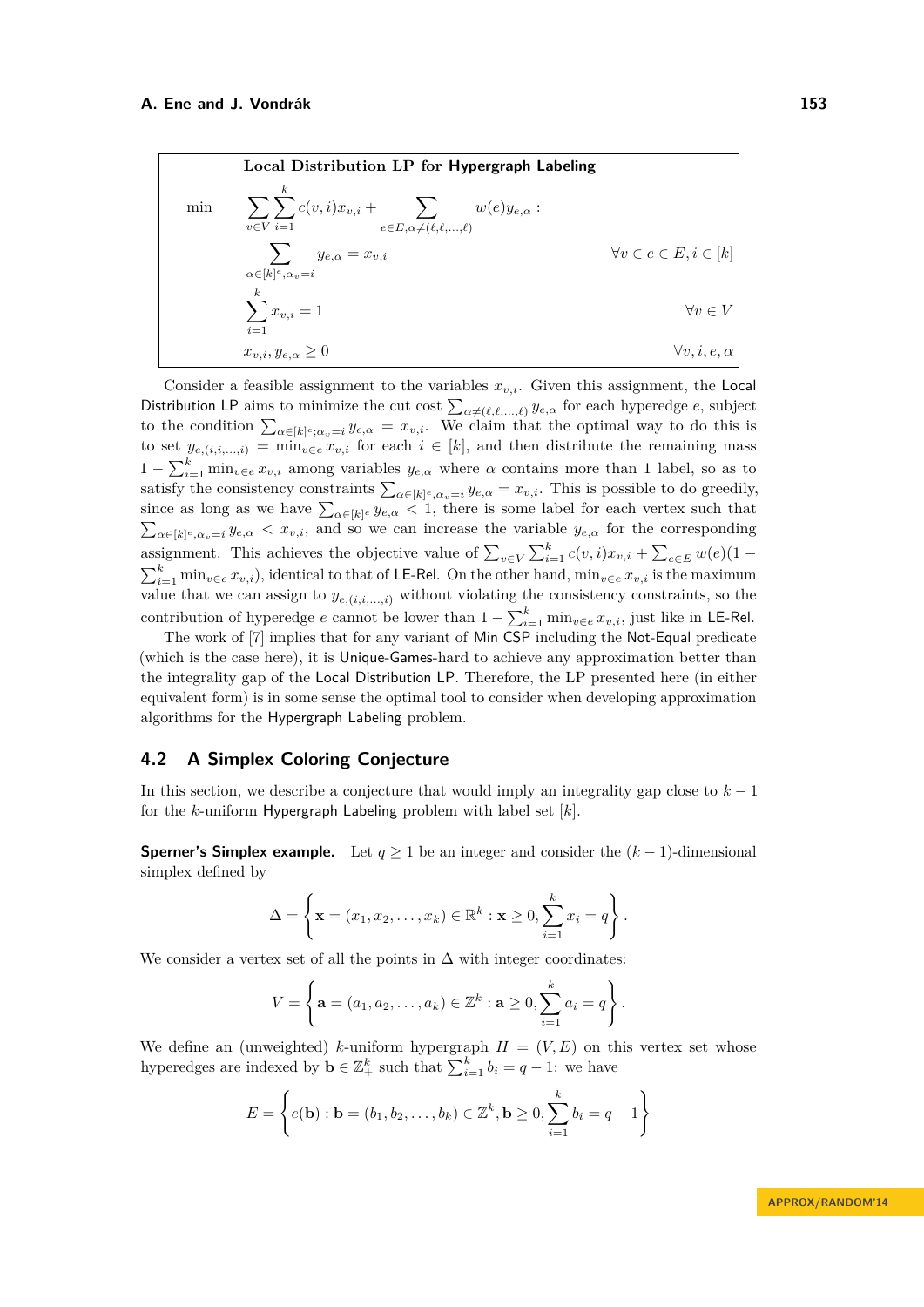#### **154 Hardness of Submodular Cost Allocation**

where

$$
e(\mathbf{b}) = \{ (b_1 + 1, b_2, \ldots, b_k), (b_1, b_2 + 1, \ldots, b_k), \ldots, (b_1, b_2, \ldots, b_k + 1) \}.
$$

For each vertex  $\mathbf{a} \in V$ , we have a list of admissible labels  $L(\mathbf{a})$ , which is

$$
L(\mathbf{a}) = \{ i \in [k] : a_i > 0 \}.
$$

Formally, in the setting of the Hypergraph Labeling problem, we define the assignment cost to be  $c(\mathbf{a}, i) = 0$  whenever  $i \in L(\mathbf{a})$  and  $c(\mathbf{a}, i) = \infty$  otherwise. We also define the edge weights to be  $w(e) = 1$  for all  $e \in E$ .

We call a labeling  $\ell : V \to [k]$  Sperner-admissible if  $\ell(\mathbf{a}) \in L(\mathbf{a})$  for each  $\mathbf{a} \in V$ . The reader may notice that this is a restriction identical to the framework of Sperner's Lemma [\[22\]](#page-13-6), where the points on each lower-dimensional face can be labeled only with colors corresponding to vertices of that face. The conclusion of Sperner's Lemma is that there must exist a cell (a scaled copy of the simplex  $\Delta$ ) whose vertices have all *k* colors. We remark that this cell might not be a member of *E* since *E* consists only of scaled copies of  $\Delta$  *without* rotation. Nevertheless, we need a different statement here.

<span id="page-10-0"></span>► **Conjecture 12.** For any Sperner-admissible labeling  $\ell : V \to [k]$ , there are at least  $\binom{q+k-3}{k-2}$ *hyperedges*  $e \in E$  *that are not monochromatic under*  $\ell$ *.* 

Let us comment on where the expression  $\binom{q+k-3}{k-2}$  comes from. The total number of hyperedges in *E* is the number of partitions of *q*−1 into a sum of *k* nonnegative integers. By a well-known combinatorial argument, this is equal to the number of choices of *k* − 1 barriers from among  $(q-1) + (k-1)$  points and barriers, which is  $|E| = \binom{q+k-2}{k-1}$ . Similarly, the number of hyperedges that are adjacent to a given facet of the simplex (e.g. those satisfying  $b_k = 0$ ) is equal to the number of hyperedges in a similarly defined  $(k-2)$ -dimensional simplex, which is  $\binom{q+k-3}{k-2}$ . We conjecture that the labeling minimizing the number of non-monochromatic hyperedges is one that labels all vertices **a** with  $a_1 > 0$  by label 1, and then it labels all vertices with  $a_1 = 0$  arbitrarily (subject to the restrictions given above). Under this labeling, all the hyperedges  $e(\mathbf{b})$  such that  $b_1 > 0$  are labeled monochromatically by 1. The only hyperedges that receive more than 1 label are those where  $b_1 = 0$ , and the number of such hyperedges is  $\binom{q+k-3}{k-2}$  as we argued above.

**Implications for the Integrality Gap.** Let us see what this conjecture would imply for the Hypergraph Labeling problem. We can view the geometric description above naturally as an LP solution for the Hypergraph Labeling problem where vertex  $\bf{a}$  is mapped to  $\bf{x}_a = \frac{1}{q}\bf{a}$ . By construction, for each point **x<sup>a</sup>** the nonzero coordinates are exactly those in the admissible list  $L(\mathbf{a})$ , so the assignment cost of this LP solution is  $\sum_{v \in V} c(v, i)x_{v,i} = 0$ . To compute the cut cost, consider a single hyperedge *e*(**b**). The contribution of this hyperedge is

$$
1 - \sum_{i=1}^{k} \min_{v \in e(\mathbf{b})} x_{v,i} = 1 - \sum_{i=1}^{k} \frac{1}{q} b_i = \frac{1}{q}
$$

since we have  $\sum_{i=1}^{k} b_i = q - 1$  for every hyperedge  $e(\mathbf{b})$ . Thus, each hyperedge contributes  $\frac{1}{q}$ to the LP cost and in total we have

$$
LP = \frac{1}{q}|E| = \frac{1}{q} \binom{q+k-2}{k-1}.
$$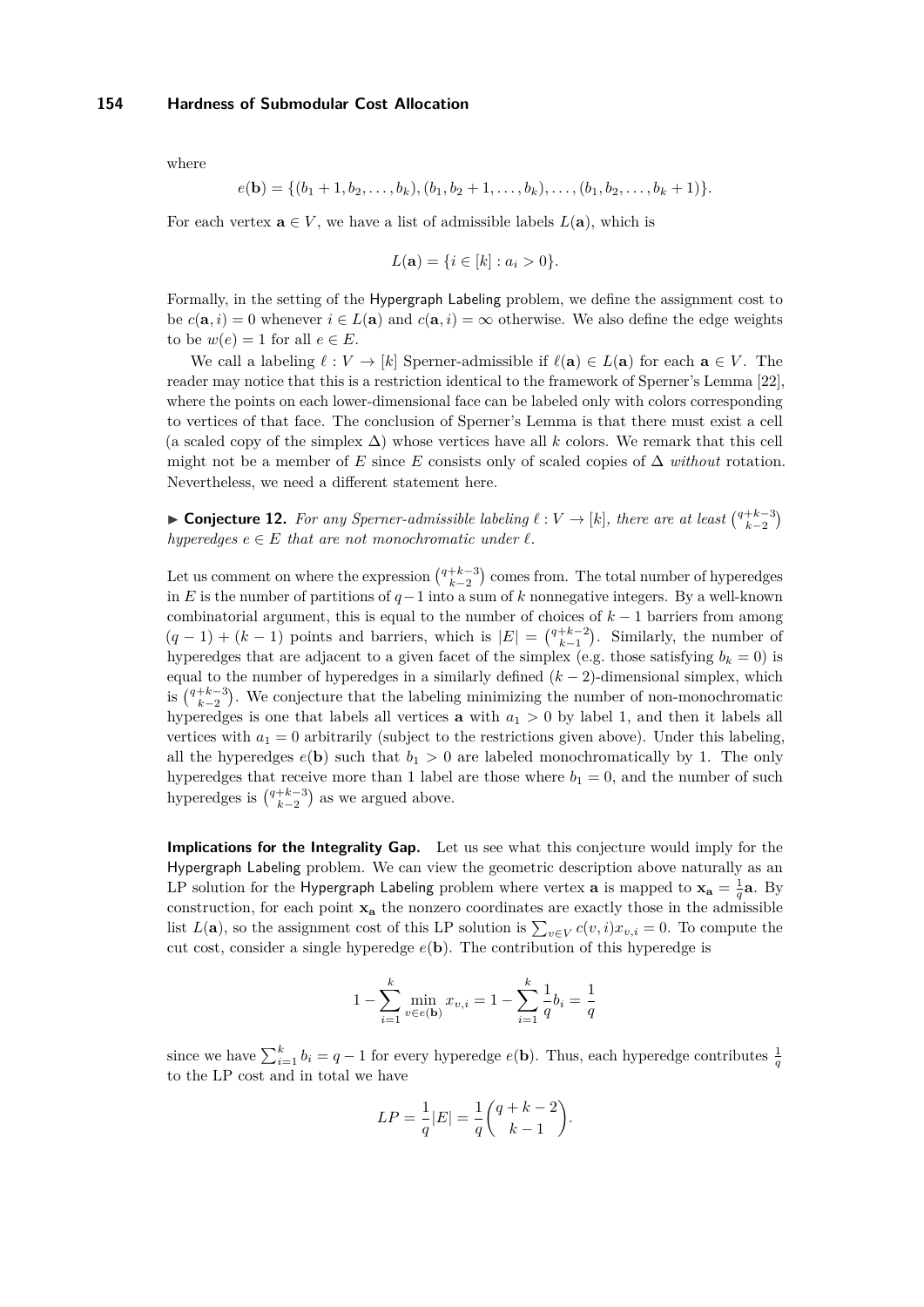In contrast, Conjecture [12](#page-10-0) implies that for any feasible solution, at least  $\binom{q+k-3}{k-2}$  hyperedges must be non-monochromatic and hence  $OPT \geq {q+k-3 \choose k-2}$ . For  $q \to \infty$ , we obtain

$$
\frac{OPT}{LP} = \frac{\binom{q+k-3}{k-2}}{\frac{1}{q}\binom{q+k-2}{k-1}} = \frac{q}{q+k-2}(k-1) \to k-1.
$$

So Conjecture [12](#page-10-0) implies that the integrality gap can be arbitrarily close to *k* − 1 and consequently any approximation algorithm with a factor below *k* − 1 would refute the Unique Games Conjecture [\[7\]](#page-12-5).

## **4.3 Proof of Conjecture [12](#page-10-0) for** *k* = 3

▶ **Proposition 13.** *In the example above for*  $k = 3$  *and*  $q ≥ 1$ *, for any Sperner-admissible labeling*  $\ell : V \to [3]$  *there are at least a triangles in E that are not monochromatic.* 



**Figure 1** A Sperner-admissible coloring for  $k = 3$  and  $q = 5$ . The set *E* of hyperedges consists of the shaded triangles. At least  $q = 5$  triangles must be non-monochromatic (in gray). The sets *V* and  $V'$  are as in the proof.

**Proof.** We prove this statement by induction on *q*. If  $q = 1$ , then we have only one hyperedge in  $E$  which is required to be labeled  $(1, 2, 3)$ , so the statement holds.

If  $q > 1$ , let  $V' = V \setminus {\bf{a}} \in V : a_1 = 0$  and  $E' = E \cap {V' \choose 3}$  $\binom{V'}{3}$ . Observe that  $H' = (V', E')$  is the same hypergraph that our construction gives for  $q-1$ , but the labeling restrictions are somewhat different. In particular, in *V* the bottom row (vertices with  $a_1 = 0$ ) is allowed to be labeled only by colors  $\{2,3\}$ , while in  $V'$  the bottom row (vertices with  $a_1 = 1$ ) can be labeled by all 3 colors.

Consider any labeling  $\ell : V \to [3]$ . We distinguish two cases. If there is no vertex  $\mathbf{a} \in V'$ such that  $a_1 = 1$  and  $\ell(\mathbf{a}) = 1$ , then the labeling on V' is Sperner-admissible and we can apply induction to  $H' = (V', E')$ . The inductive hypothesis says that there are at least  $q - 1$ non-monochromatic triangles in  $E'$ . Moreover, the bottom row of V is colored  $\{2,3\}$  and its endpoints have different colors. Therefore, there is an edge in the bottom row which is labeled  $\{2,3\}$ . This gives 1 additional non-monochromatic triangle in  $E \setminus E'$ , for a total of *q* non-monochromatic triangles in *E*.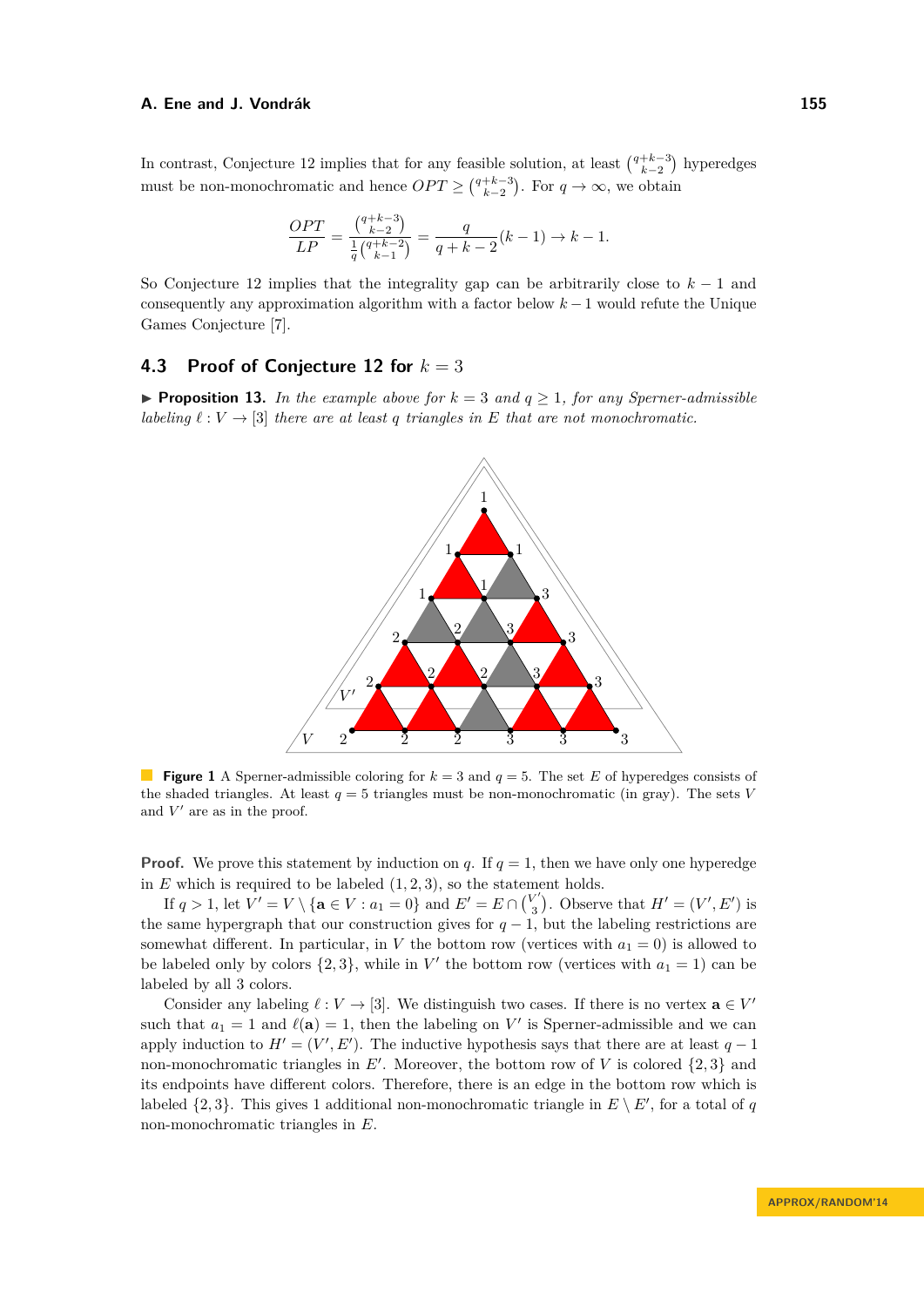#### **156 Hardness of Submodular Cost Allocation**

The remaining case is that there are some vertices in the bottom row of  $V'(a_1 = 1)$ , labeled  $\ell(\mathbf{a}) = 1$ . Let the number of such vertices be *s*. Let us define a modified coloring  $\ell' : V' \to \{2, 3\}$  where

 $\ell'(\mathbf{a}) = \ell(\mathbf{a})$  if  $a_1 > 1$  or  $\ell(\mathbf{a}) \neq 1$ ,

 $\ell'(\mathbf{a}) = 2$  if  $\ell(\mathbf{a}) = 1$ ,  $a_1 = 1$  and  $a_2 > 0$ ,

 $\ell'(\mathbf{a}) = 3$  if  $\ell(\mathbf{a}) = 1$ ,  $a_1 = 1$  and  $a_2 = 0$  (which implies  $a_3 = q - a_1 - a_2 > 0$ ).

To summarize, starting from  $\ell$ , we changed *s* labels in the bottom row of  $V'$  from 1 to 2 or 3. How many non-monochromatic triangles could we have added this way? The only new non-monochromatic triangles under  $\ell'$  are those that were labeled  $(1, 1, 1)$  under  $\ell$  and they were adjacent to the bottom row. There could have been at most *s* − 1 such triangles, because each of them contains two vertices of the bottom row and the leftmost and rightmost vertex labeled 1 can appear only once in such a triangle. Therefore, we added at most *s* − 1 non-monochromatic triangles under  $\ell'$  compared to  $\ell$ .

Now,  $\ell'$  is a Sperner-admissible labeling of  $H' = (V', E')$ . By the inductive hypothesis, there are at least  $q - 1$  non-monochromatic triangles in  $E'$  under  $\ell'$ . Consequently, there are at least  $(q-1) - (s-1) = q - s$  non-monochromatic triangles in E' under the labeling  $\ell$ . In addition, there are *s* non-monochromatic triangles in  $E \setminus E'$ , since every vertex labeled 1 in the bottom row of  $V'$  contributes one such triangle (its neighbors in the bottom row of *V* cannot be labeled 1). Therefore, there are at least *q* non-monochromatic triangles in *E* under  $\ell$ .

#### **References**

- <span id="page-12-10"></span>**1** G. Birkhoff. Rings of sets. *Duke Mathematical Journal*, 3:443–454, 1937.
- <span id="page-12-4"></span>**2** C. Chekuri and A. Ene. Approximation algorithms for submodular multiway partition. In *Proc. of IEEE FOCS*, 2011.
- <span id="page-12-0"></span>**3** C. Chekuri and A. Ene. Submodular cost allocation problem and applications. In *Proc. of ICALP*, pages 354–366, 2011.
- <span id="page-12-2"></span>**4** G. Călinescu, H. J. Karloff, and Y. Rabani. Approximation algorithms for the 0-extension problem. In *Proc. of ACM-SIAM SODA*, 2001.
- <span id="page-12-8"></span>**5** W. H. Cunningham. On submodular function minimization. *Combinatorica*, 5(3):185–192, 1985.
- <span id="page-12-13"></span>**6** A. Ene. Approximation algorithms for submodular optimization and graph problems. Ph.D. thesis, University of Illinois, Urbana-Champaign, 2013.
- <span id="page-12-5"></span>**7** A. Ene, J. Vondrák, and Y. Wu. Local distribution and the symmetry gap: Approximability of multiway partitioning problems. In *Proc. of ACM-SIAM SODA*, pages 306–325, 2013.
- <span id="page-12-11"></span>**8** S. Fujishige. *Submodular functions and optimization*. Elsevier Science, 2005.
- <span id="page-12-12"></span>**9** M. R. Garey and D. S. Johnson. *Computers and Intractability: A Guide to the Theory of NP-Completeness*. W. H. Freeman and Company, 1979.
- <span id="page-12-3"></span>**10** N. Garg, V. V. Vazirani, and M. Yannakakis. Multiway cuts in node weighted graphs. *Journal of Algorithms*, 50(1):49–61, 2004.
- <span id="page-12-1"></span>**11** D. Gibson, J. Kleinberg, and P. Raghavan. Clustering categorical data: An approach based on dynamical systems. *VLDB Journal*, 8(3-4):222–236, 2000.
- <span id="page-12-7"></span>**12** G. Goel, C. Karande, P. Tripathi, and L. Wang. Approximability of combinatorial problems with multi-agent submodular cost functions. In *Proc. of IEEE FOCS*, pages 755–764, 2009.
- <span id="page-12-9"></span>**13** S. Iwata, L. Fleischer, and S. Fujishige. A combinatorial, strongly polynomial-time algorithm for minimizing submodular functions. In *Proc. of ACM STOC*, pages 97–106, 2000.
- <span id="page-12-6"></span>**14** S. Iwata and K. Nagano. Submodular function minimization under covering constraints. In *Proc. of IEEE FOCS*, pages 671–680, 2009.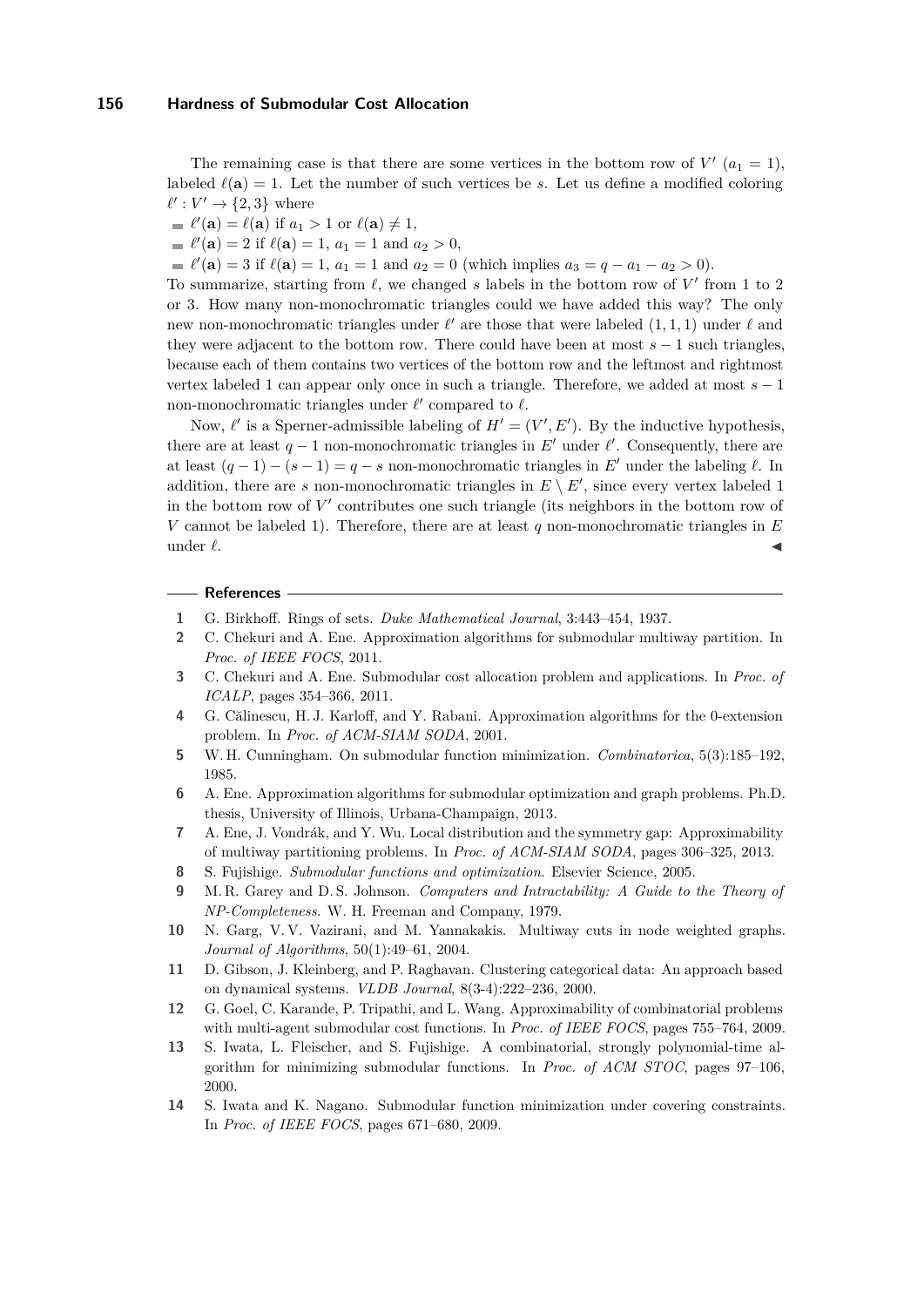- <span id="page-13-10"></span>**15** S. Iwata and J. B. Orlin. A simple combinatorial algorithm for submodular function minimization. In *Proc. of ACM-SIAM SODA*, pages 1230–1237, 2009.
- <span id="page-13-0"></span>**16** J. M. Kleinberg and E. Tardos. Approximation algorithms for classification problems with pairwise relationships: Metric labeling and Markov random fields. *Journal of the ACM*, 49(5):616–639, 2002.
- <span id="page-13-1"></span>**17** M. Mirzakhani, 2014. personal communication.
- <span id="page-13-5"></span>**18** K. Okumoto, T. Fukunaga, and H. Nagamochi. Divide-and-conquer algorithms for partitioning hypergraphs and submodular systems. *Algorithmica*, pages 1–20, 2010.
- <span id="page-13-8"></span>**19** M. Queyranne. A combinatorial algorithm for minimizing symmetric submodular functions. In *Proc. of ACM-SIAM SODA*, pages 98–101, 1995.
- <span id="page-13-12"></span>**20** T. J. Schaefer. The complexity of satisfiability problems. In *Proc. of ACM STOC*, pages 216–226, 1978.
- <span id="page-13-9"></span>**21** A. Schrijver. A combinatorial algorithm minimizing submodular functions in strongly polynomial time. *Journal of Combinatorial Theory, Series B*, 80(2):346–355, 2000.
- <span id="page-13-6"></span>**22** E. Sperner. Neuer Beweis für die Invarianz der Dimensionszahl und des Gebietes. *Math. Sem. Univ. Hamburg*, 6:265–272, 1928.
- <span id="page-13-4"></span>**23** Z. Svitkina and L. Fleischer. Submodular approximation: Sampling-based algorithms and lower bounds. In *Proc. of IEEE FOCS*, pages 697–706, 2008.
- <span id="page-13-2"></span>**24** Z. Svitkina and E. Tardos. Facility location with hierarchical facility costs. *ACM Transactions on Algorithms*, 6(2):1–22, 2010.
- <span id="page-13-3"></span>**25** L. Zhao, H. Nagamochi, and T. Ibaraki. Greedy splitting algorithms for approximating multiway partition problems. *Mathematical Programming*, 102(1):167–183, 2005.

## **A Basic Lemmas**

The following lemmas are folklore. We include the proofs for completeness.

<span id="page-13-11"></span>**Proposition 14.** For every non-negative submodular function  $f: 2^V \rightarrow \mathbb{R}_+$ , the set  $\mathcal{L} = \{S \subseteq V : f(S) = 0\}$  *forms a lattice, i.e., it is closed under unions and intersections.* 

**Proof.** Let  $f(A) = f(B) = 0$ . Then  $f(A \cup B) + f(A \cap B) \le f(A) + f(B) = 0$ , and *f* is nonnegative, so we must have  $f(A \cup B) = f(A \cap B) = 0$  as well.

<span id="page-13-13"></span>**Proposition 15.** Let  $f: 2^V \to \mathbb{R}$  be a submodular function. Let  $g: 2^V \to \mathbb{R}$  be the function *such that*  $g(S) = f(V \setminus S)$  *for all*  $S \subseteq V$ *. Then g is also submodular.* 

**Proof.** Consider any two sets *A* and *B*. Using the submodularity of *f*, we have

$$
g(A) + g(B) = f(V \setminus A) + f(V \setminus B)
$$
  
\n
$$
\geq f((V \setminus A) \cap (V \setminus B)) + f((V \setminus A) \cup (V \setminus B))
$$
  
\n
$$
= f(V \setminus (A \cup B)) + f(V \setminus (A \cap B))
$$
  
\n
$$
= g(A \cup B) + g(A \cap B).
$$

 $\blacktriangleleft$ 

<span id="page-13-7"></span>**Proposition 16.** Let  $f_1, f_2 : 2^V \to \mathbb{R}$  be submodular functions. Then  $f(S) = f_1(S) +$  $f_2(V \setminus S)$  *is also submodular.* 

**Proof.** By Proposition [15,](#page-13-13)  $g_2(S) = f_2(V \setminus S)$  is a submodular function. Hence,  $f(S) =$  $f_1(S) + g_2(S)$  is also submodular.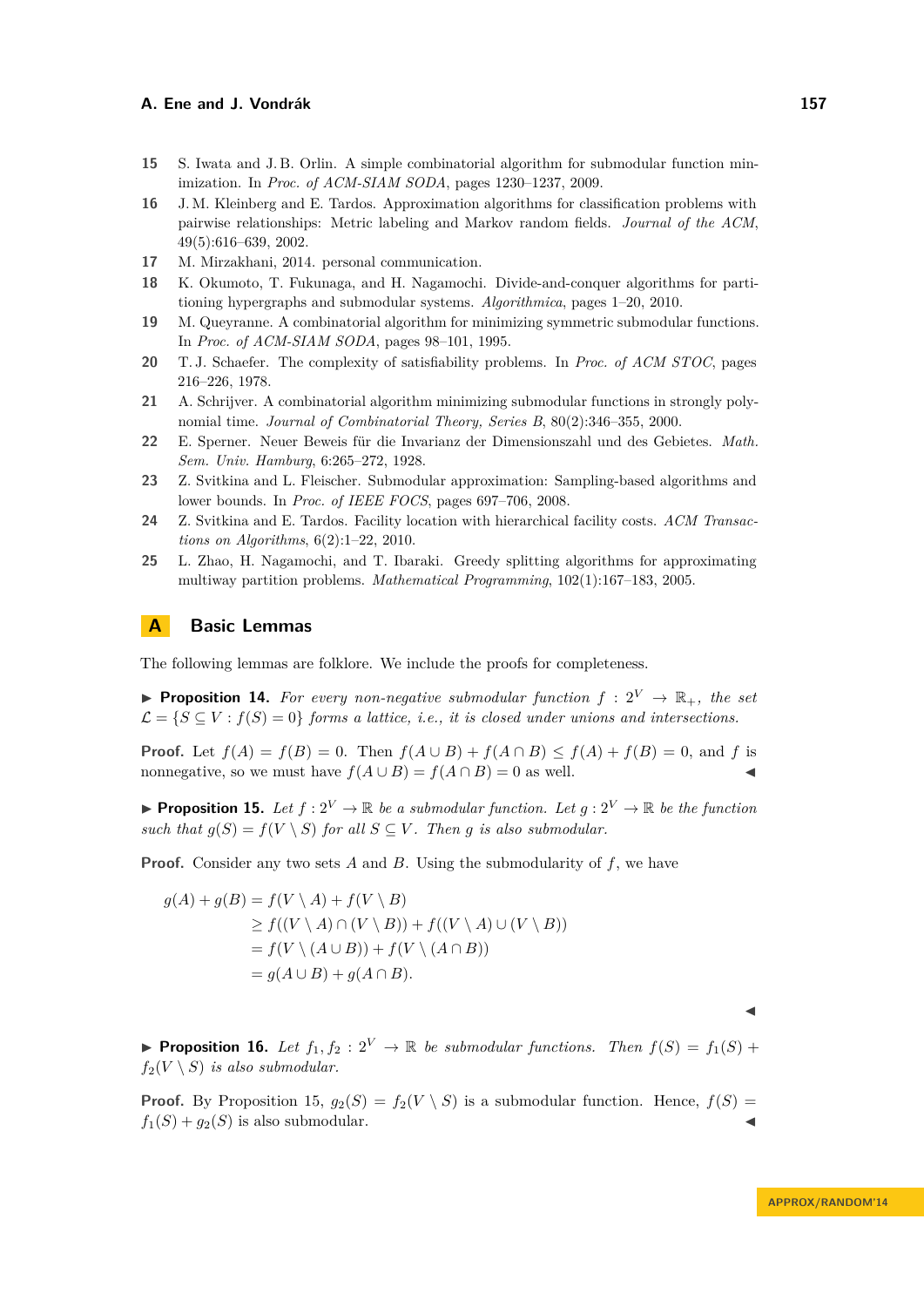<span id="page-14-0"></span>**• Proposition 17.** Let  $f: 2^V \to \mathbb{R}$  be a submodular function. Let  $f'$  be the following function:  $f'(S) = f(S) + f(V \setminus S)$  *for each set*  $S \subseteq V$ . Then  $f'$  *is submodular and symmetric.* 

**Proof.** We have  $f'(V \setminus S) = f(V \setminus S) + f(S) = f'(S)$  so  $f'$  is symmetric. By Proposition [15,](#page-13-13)  $f'$  is also submodular.

## <span id="page-14-1"></span>**B Hardness of Monotone-restricted MSCA**

In this section, we show that Monotone-restricted MSCA is Set Cover hard even if the assignment cost functions  $q_i$  are modular and the separation cost function  $h$  is symmetric. This shows that the factor of log *n* in Theorem [11](#page-7-1) is necessary. In fact, for the special case of Monotone-restricted MSCA where the separation cost function *h* is symmetric submodular, it was already known that an  $O(\log n)$ -approximation can be achieved [\[3\]](#page-12-0).

I **Theorem 18.** *There is an approximation preserving reduction from the* Set Cover *problem to the special case of* Monotone-restricted MSCA *in which each assignment cost function*  $g_i$  *is modular and the separation cost function h is symmetric. Moreover, each function*  $g_i$ *satisfies*  $g_i(S) = \sum_{v \in S} c(v, i)$ *, where*  $c(v, i)$  *is either zero or infinity. The function h satisfies*  $h(A) = 0$  *if*  $A \in \{\emptyset, V\}$  *and*  $h(A) = 1$  *otherwise.* 

► Remark. The function  $h: 2^V \to \mathbb{R}$  that satisfies  $h(A) = 0$  if  $A \in \{0, V\}$  and  $h(A) = 1$ otherwise, is the cut function of a hypergraph on the vertex set *V* that has a single hyperedge containing all the vertices. This function is known to be symmetric submodular, which is easy to verify directly as well.

Our reduction is based on the reduction of Svitkina and Tardos [\[24\]](#page-13-2) for Monotone MSCA. Consider an instance of Set Cover consisting of a set  $V = \{v_1, \ldots, v_n\}$  of *n* elements and a collection  $S = \{S_1, \ldots, S_k\}$  of *k* sets. We construct an instance of Monotone-restricted MSCA as follows. The ground set is the set *V* of elements in the Set Cover instance. We have a label *i* for each set  $S_i$  in  $S$ . For each element  $v$  and each label  $i$ , we have an assignment cost  $c(v, i)$  that is equal to zero if  $v \in S_i$  and  $\infty$  otherwise. The assignment cost function  $g_i$  for the *i*-th label is defined as follows:  $g_i(A) = \sum_{v \in A} c(v, i)$  for each set  $A \subseteq V$ . The separation function *h* is defined as above:  $h(A) = 0$  if  $A \in \{\emptyset, V\}$  and  $h(A) = 1$  otherwise.

Note that we may assume that there does not exist a set in  $S$  that covers all the elements, since otherwise the solution consisting of such a set is an optimal solution (and this does not happen in hard instances of Set Cover).

**Lemma 19.** *Suppose that there does not exist a set in*  $S$  *that covers all the elements. Then the* Set Cover *instance has a solution consisting of t sets if and only if the* Monotone-restricted MSCA *instance has a solution of cost t.*

**Proof.** Consider a solution  $\mathcal{S}' \subseteq \mathcal{S}$  for the Set Cover instance. We construct a labeling *A*<sub>1</sub>*, ...*, *A*<sub>*k*</sub> inductively as follows. We let  $A_1 = S_1$  if  $S_1 \in S'$  and  $A_1 = \emptyset$  otherwise. Consider an index  $i \geq 2$ . We let  $A_i = S_i \setminus (A_1 \cup \cdots \cup A_{i-1})$  if  $S_i \in \mathcal{S}'$  and  $A_i = \emptyset$  otherwise.

Note that the resulting sets  $A_1, \ldots, A_k$  are disjoint and they cover all the elements. Since  $A_i \subseteq S_i$ , we have  $c(v, i) = 0$  for each  $v \in A_i$  and thus  $g_i(A_i) = 0$ . Additionally,  $h(A_i) = 1$ only if  $S_i \in \mathcal{S}'$ . Therefore the total separation cost of the labeling is at most  $|\mathcal{S}'|$ .

Conversely, consider a solution  $A_1, \ldots, A_k$  for the Monotone-restricted MSCA instance. Note that we may assume that the solution has finite cost and thus  $q_i(A_i) = 0$  for all labels *i*. It follows that  $A_i \subseteq S_i$  for each *i*. We construct a set cover S' as follows. For each *i* such that  $A_i$  is non-empty, we add  $S_i$  to  $S'$ . Since the sets  $A_i$  cover all the elements and  $A_i \subseteq S_i$